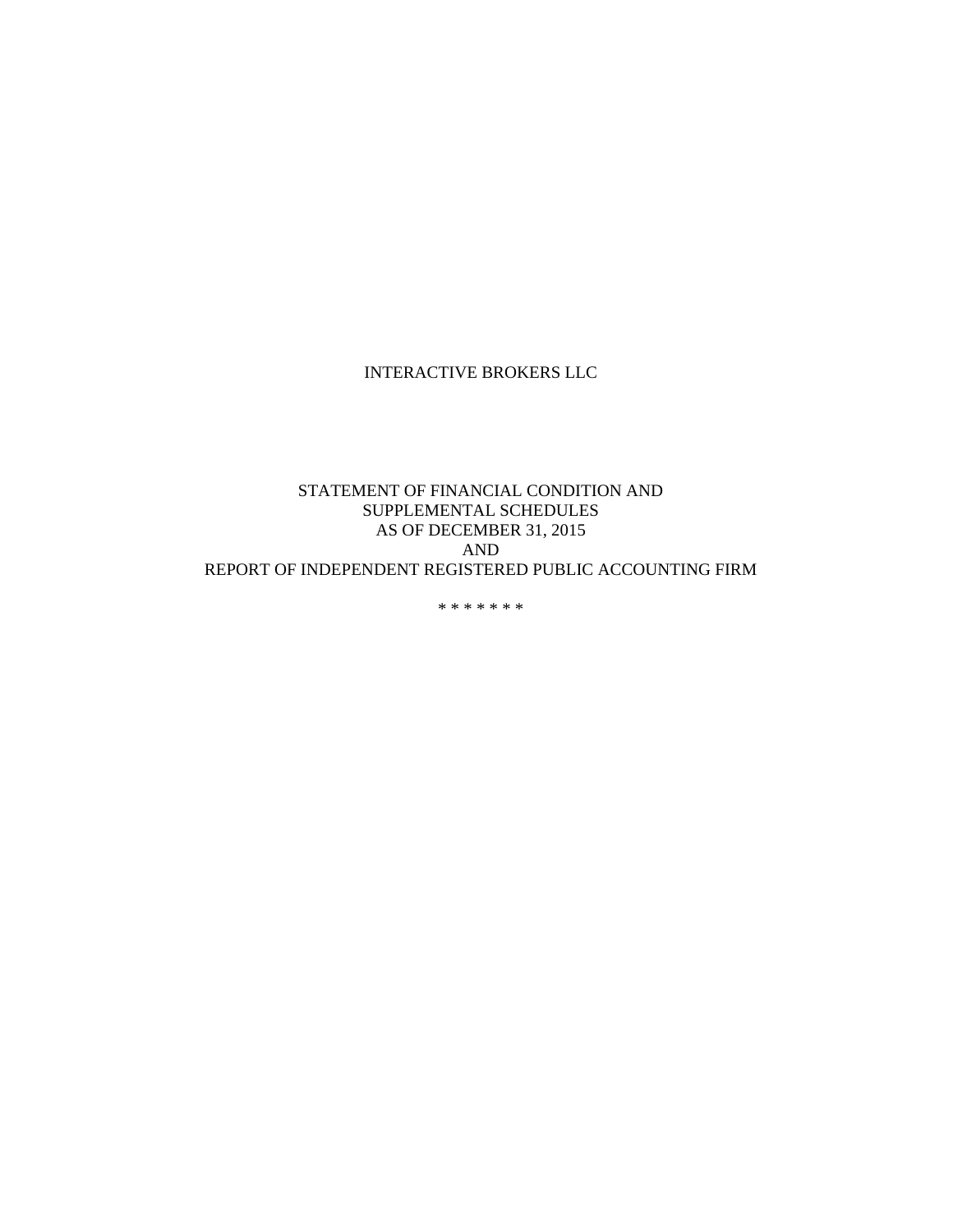# **INTERACTIVE BROKERS LLC**

## **TABLE OF CONTENTS**

| Report of Independent Registered Public Accounting Firm |           |
|---------------------------------------------------------|-----------|
| <b>Statement of Financial Condition</b>                 |           |
| Notes to the Statement of Financial Condition           | $3-19$    |
| Supplemental Schedules                                  | $20 - 22$ |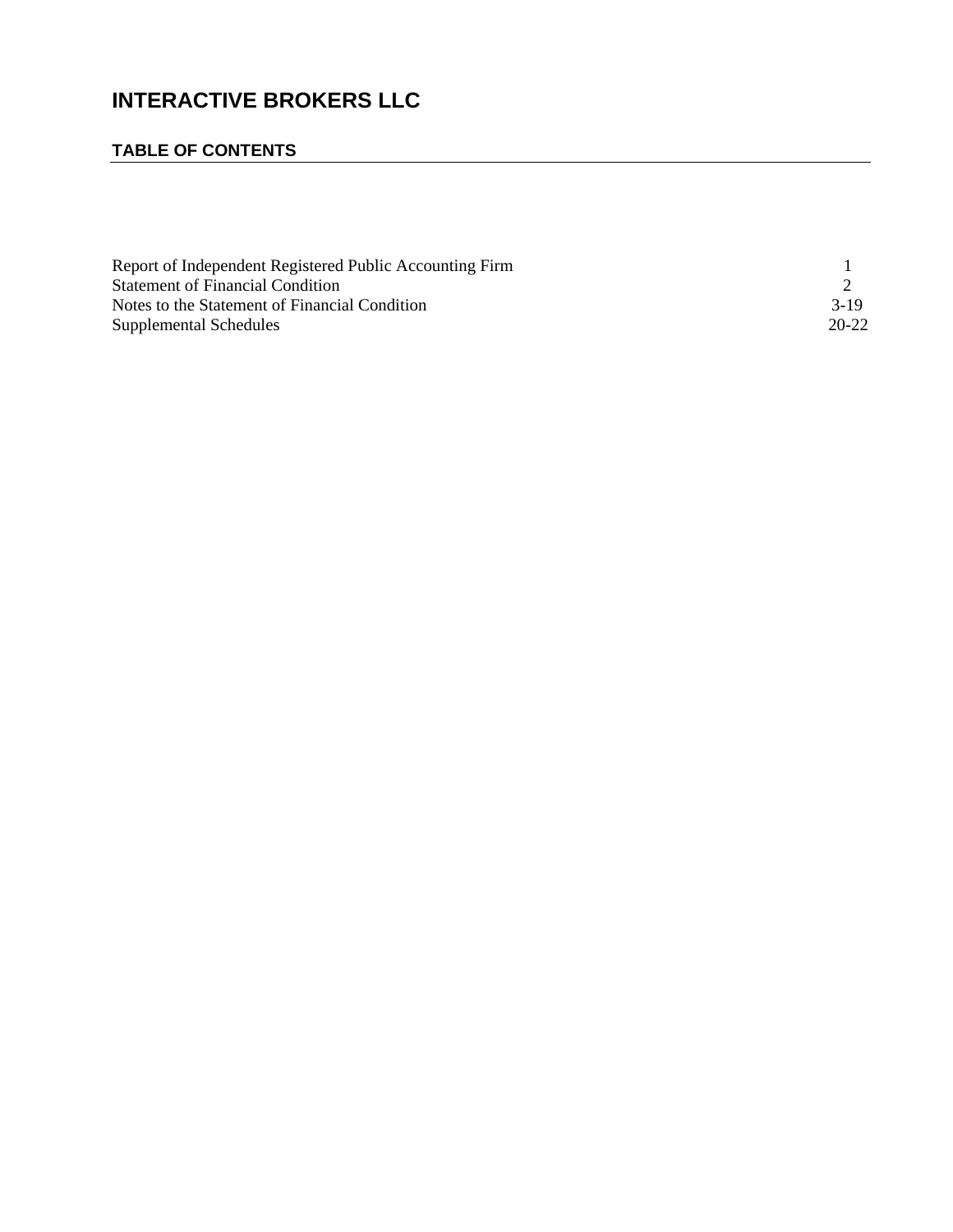## **REPORT OF INDEPENDENT REGISTERED PUBLIC ACCOUNTING FIRM**

To the Members of Interactive Brokers LLC Greenwich, CT

We have audited the accompanying statement of financial condition of Interactive Brokers LLC (the "Company") as of December 31, 2015. This financial statement is the responsibility of the Company's management. Our responsibility is to express an opinion on this financial statement based on our audit.

We conducted our audit in accordance with the standards of the Public Company Accounting Oversight Board (United States). Those standards require that we plan and perform the audit to obtain reasonable assurance about whether the financial statement is free of material misstatement. The Company is not required to have, nor were we engaged to perform, an audit of its internal control over financial reporting. Our audit included consideration of internal control over financial reporting as a basis for designing audit procedures that are appropriate in the circumstances, but not for the purpose of expressing an opinion on the effectiveness of the Company's internal control over financial reporting. Accordingly, we express no such opinion. An audit also includes examining, on a test basis, evidence supporting the amounts and disclosures in the financial statement, assessing the accounting principles used and significant estimates made by management, as well as evaluating the overall financial statement presentation. We believe that our audit provides a reasonable basis for our opinion.

In our opinion, such statement of financial condition presents fairly, in all material respects, the financial position of Interactive Brokers LLC as of December 31, 2015, in conformity with accounting principles generally accepted in the United States of America.

The supplemental schedules on pages 20-22 have been subjected to audit procedures performed in conjunction with the audit of the Company's statement of financial condition. The supplemental schedules are the responsibility of the Company's management. Our audit procedures included determining whether the supplemental schedules reconcile to the financial statement or the underlying accounting and other records, as applicable, and performing procedures to test the completeness and accuracy of the information presented in the supplemental schedules. In forming our opinion on the supplemental schedules, we evaluated whether the supplemental schedules, including their form and content, are presented in compliance with Regulation 1.16 under the Commodity Exchange Act. In our opinion, such schedules are fairly stated, in all material respects, in relation to the financial statement as a whole.

Deboutte of Tide up

Deloitte & Touche LLP New York, New York February 26, 2016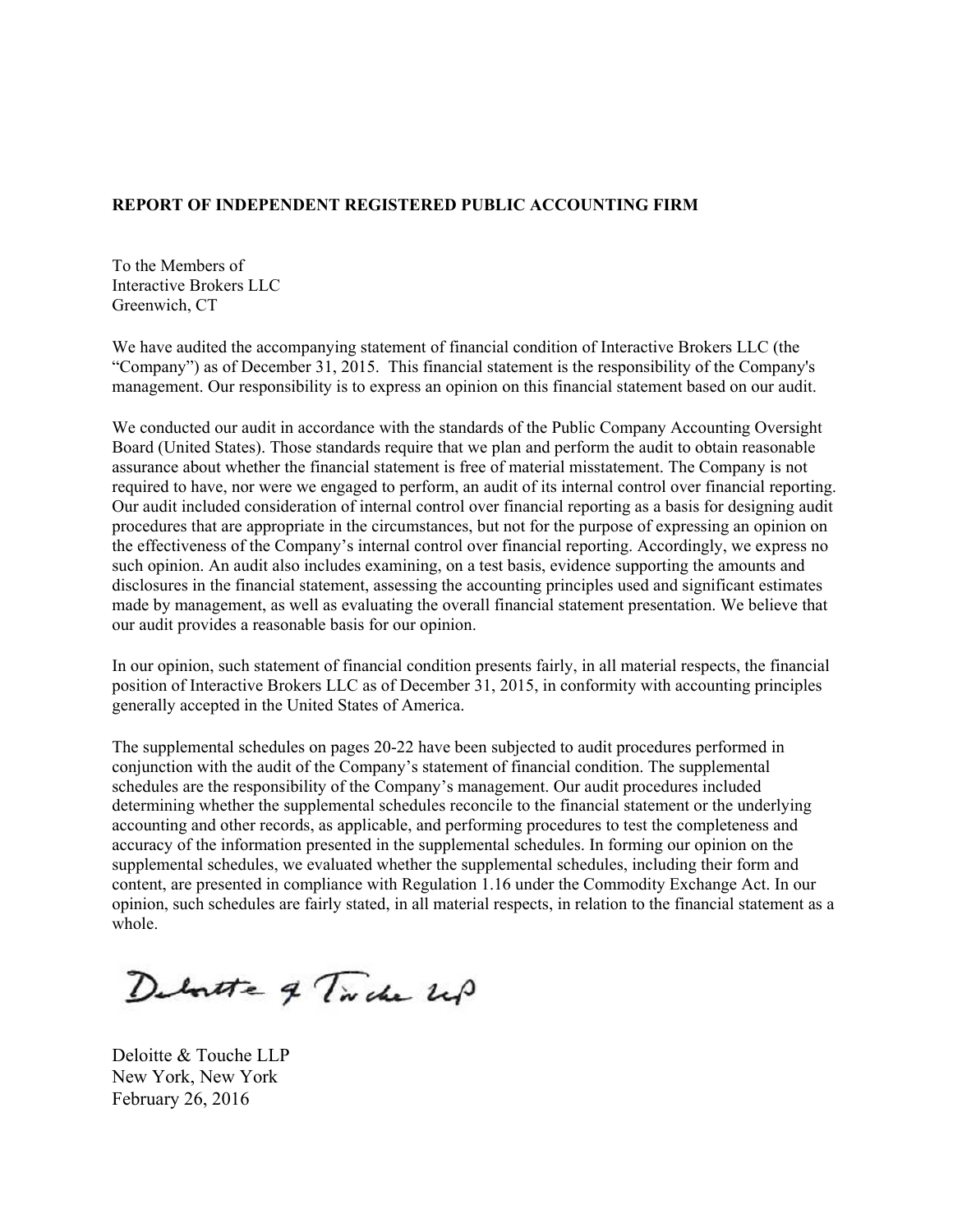# **INTERACTIVE BROKERS LLC**

## **STATEMENT OF FINANCIAL CONDITION As of December 31, 2015** *(Dollars in Millions)*

| Assets:                                                     |              |
|-------------------------------------------------------------|--------------|
| Cash and cash equivalents                                   | \$<br>1,119  |
| Cash and securities - segregated for regulatory purposes    | 18,555       |
| Securities borrowed                                         | 3,013        |
| Securities purchased under agreements to resell             | 195          |
| Deposit with clearing organization                          | 459          |
| Receivables:                                                |              |
| Customers (net of allowance for doubtful accounts of \$125) | 16,289       |
| Brokers, dealers and clearing organizations                 | 246          |
| <b>Affiliates</b>                                           | 218          |
| Interest                                                    | 59           |
| Other assets                                                | 35           |
| <b>Total assets</b>                                         | \$<br>40,188 |
| Liabilities:                                                |              |
| Payable to customers                                        | \$<br>33,748 |
| Securities loaned                                           | 2,828        |
| Securities sold under agreements to repurchase              | 195          |
| Other payables:                                             |              |
| Brokers, dealers and clearing organizations                 | 113          |
| Accounts payable, accrued expenses and other liabilities    | 37           |
| <b>Affiliates</b>                                           | 53           |
|                                                             | 36,974       |
| Members' capital                                            | 3,214        |
| Total liabilities and members' capital                      | 40,188       |

See accompanying notes to the statement of financial condition.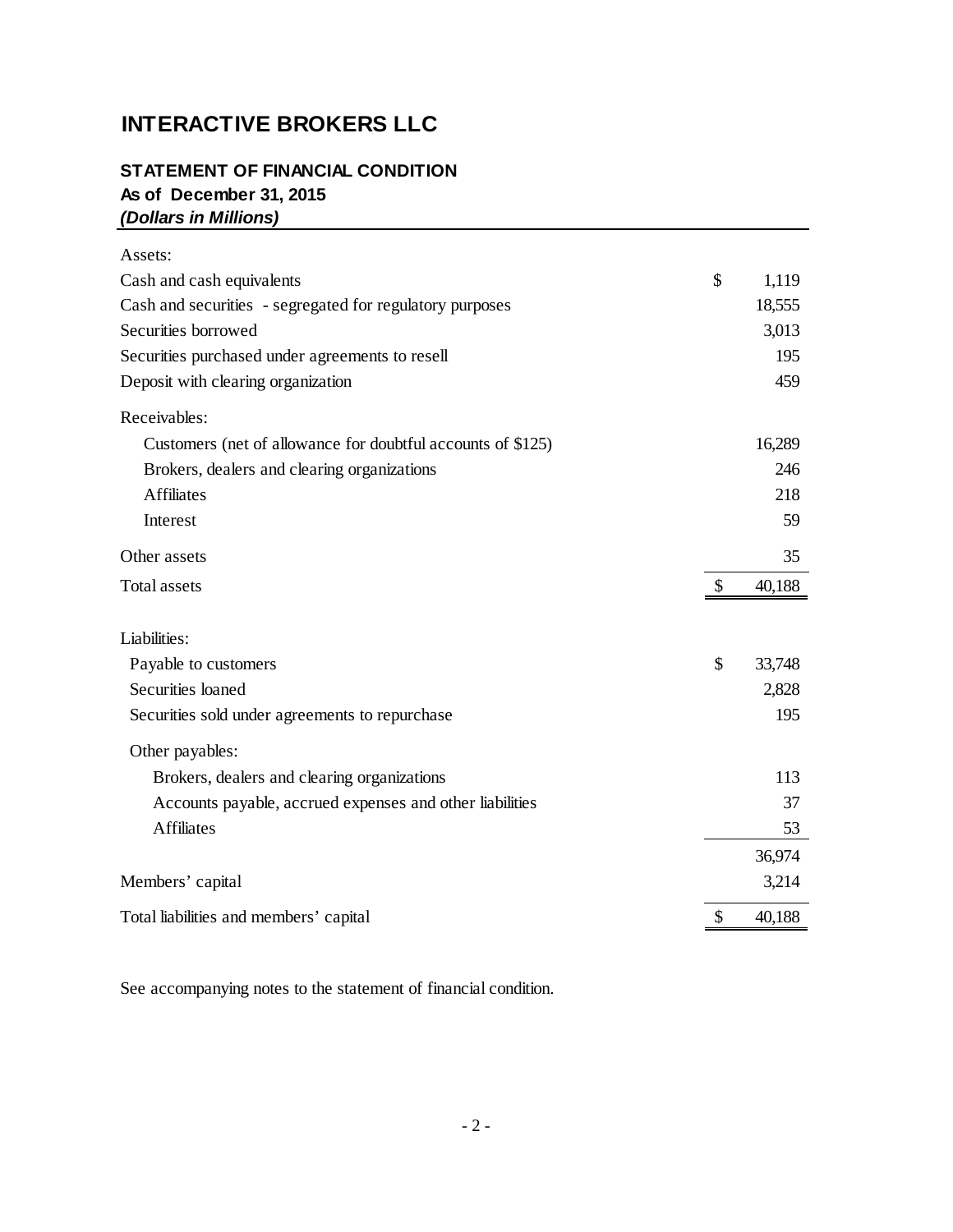## **1. ORGANIZATION AND NATURE OF BUSINESS**

Interactive Brokers LLC (the "Company"), a Connecticut limited liability company, is a brokerdealer registered under the Securities Exchange Act of 1934 and is a member of the Financial Industry Regulatory Authority ("FINRA") and various securities and commodities exchanges. The Company is also a member of the National Futures Association ("NFA") and is registered with Commodity Futures Trading Commission ("CFTC") as a Futures Commission Merchant and a Foreign Exchange Dealer. The Company executes and clears securities and commodities transactions for customers. Certain transactions are cleared through other clearing brokers. Accordingly, the Company carries securities accounts for customers and is subject to the requirements of Rule 15c3-3 under the Securities Exchange Act of 1934 pertaining to the possession or control of customerowned assets and reserve requirements. The Company carries customer commodities accounts and is subject to the segregation requirements of the Commodity Exchange Act. Pursuant to the Hong Kong Securities and Futures Commission ("SFC") client money segregation rules, the Company is required to ensure that all customer funds held in Hong Kong are segregated in Hong Kong. The Company is subject to the Uniform Net Capital Rule (Rule 15c3-1) under the Exchange Act and the CFTC's minimum financial requirements (Regulations 1.17 and 5.7).

The Company is 99.9% owned by IBG LLC, ("IBG LLC" or "the Group"), a Connecticut limited liability company. In addition to the Company, the Group is comprised of several Operating Companies (Note 7). The Group is consolidated into Interactive Brokers Group, Inc. ("IBG, Inc."), a publicly traded U.S. corporation.

On May 31, 2015, the Company distributed \$15 in connection with the transfer of its ownership interest in the wholly-owned subsidiary Interactive Brokers Corp. ("IB Corp."), which is a brokerdealer registered with the Securities and Exchange Commission ("SEC") and a member of FINRA and NFA, to IBG LLC. This \$15 is comprised of \$16 cash and \$1 net liabilities. This transfer was accounted for as a transaction between entities under common control in accordance with FASB Accounting Standards Codification Topic 805-50, "Business Combinations – Related Issues."

## **2. SIGNIFICANT ACCOUNTING POLICIES**

## *Basis of Presentation*

This statement of financial condition is presented in U.S. dollars and has been prepared pursuant to accounting standards generally accepted in the United States of America ("U.S. GAAP") promulgated in the FASB Accounting Standards Codification ("ASC").

## *Use of Estimates*

The preparation of financial statements in conformity with U.S. GAAP requires management to make estimates and assumptions that affect the reported amounts and disclosures in the statement of financial condition and accompanying notes. These estimates and assumptions are based on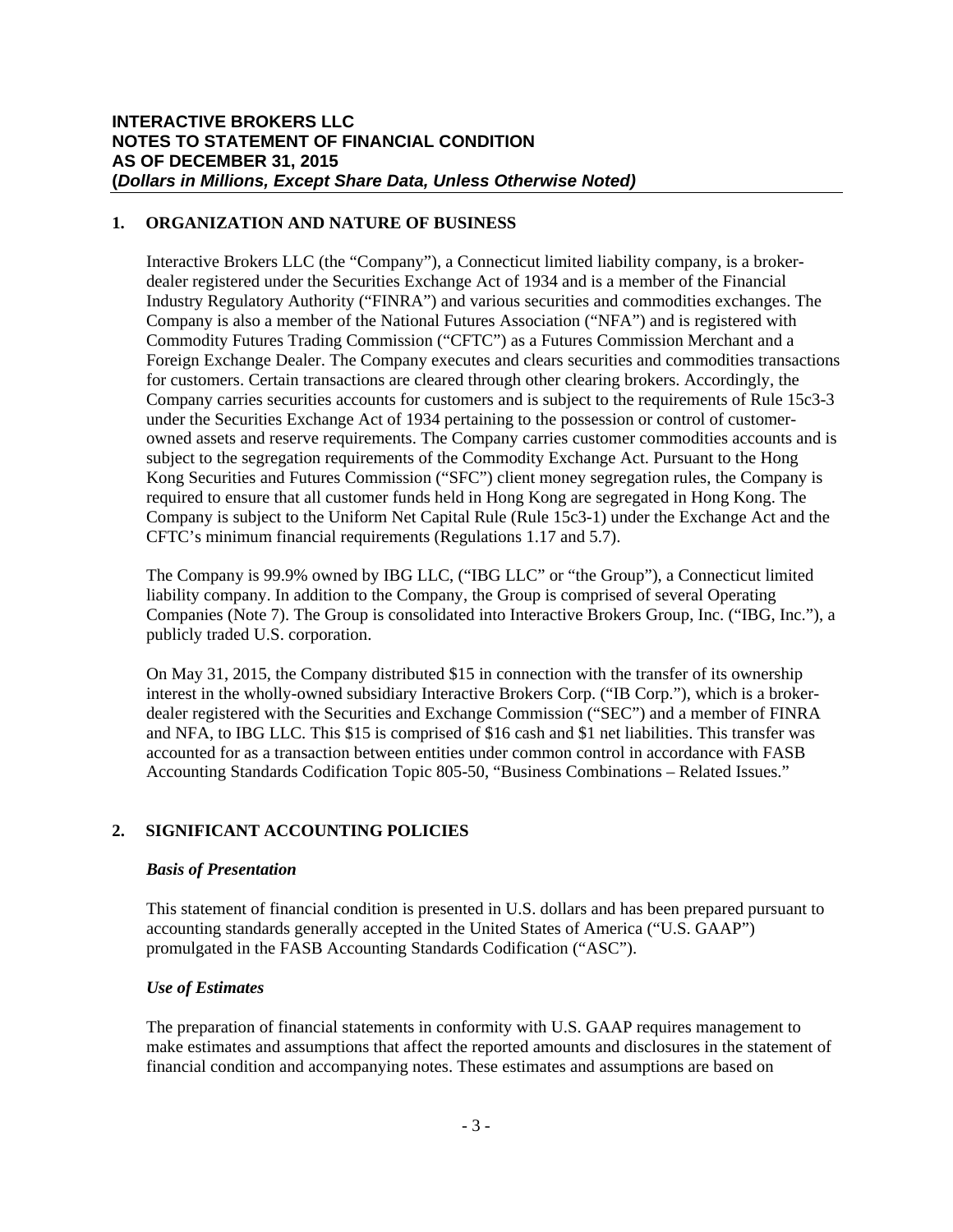judgment and the best available information at the time. Therefore, actual results could differ materially from those estimates. Such estimates include the allowance for doubtful accounts, compensation accruals, and estimated contingency reserves.

## *Fair Value*

Substantially all of the Company's assets and liabilities, including financial instruments, are carried at fair value based on published market prices and are marked to market, or are assets and liabilities which are short-term in nature and are carried at amounts that approximate fair value.

The Company applies the fair value hierarchy of FASB ASC 820, "Fair Value Measurement" ("ASC Topic 820"), to prioritize the inputs to valuation techniques used to measure fair value. The hierarchy gives the highest priority to unadjusted quoted prices in active markets for identical assets and liabilities and the lowest priority to unobservable inputs. The three levels of the fair value hierarchy are:

- Level 1 Unadjusted quoted prices in active markets that are accessible at the measurement date for identical, unrestricted assets or liabilities;
- Level 2 Quoted prices in markets that are not considered to be active or financial instruments for which all significant inputs are observable, either directly or indirectly; and
- Level 3 Prices or valuations that require inputs that are both significant to fair value measurement and unobservable.

The Company's Level 1 financial instruments, which are valued using quoted market prices as published by exchanges and clearing houses or otherwise broadly distributed in active markets, include U.S. government securities which are included in cash and securities – segregated for regulatory purposes and in deposit with clearing organization in the statement of financial condition.

Currency spot and forward contracts, included in receivables from and payables to brokers, dealers, and clearing organizations in the statement of financial condition, are valued using broadly distributed bank and broker prices and are classified as Level 2 of the fair value hierarchy as such instruments are not exchange-traded.

## *Cash and Cash Equivalents*

The Company considers all highly liquid investments, with maturities of three months or less, that are not segregated and deposited for regulatory purposes or to meet margin requirements at clearing houses to be cash equivalents.

## *Cash and Securities — Segregated for Regulatory Purposes*

As a result of customer activities, the Company is obligated by rules mandated by its primary regulators to segregate or set aside cash or qualified securities to satisfy such regulations, which regulations have been promulgated to protect customer assets. Securities segregated for regulatory purposes consist of U.S. government securities of approximately \$15.2 billion at December 31,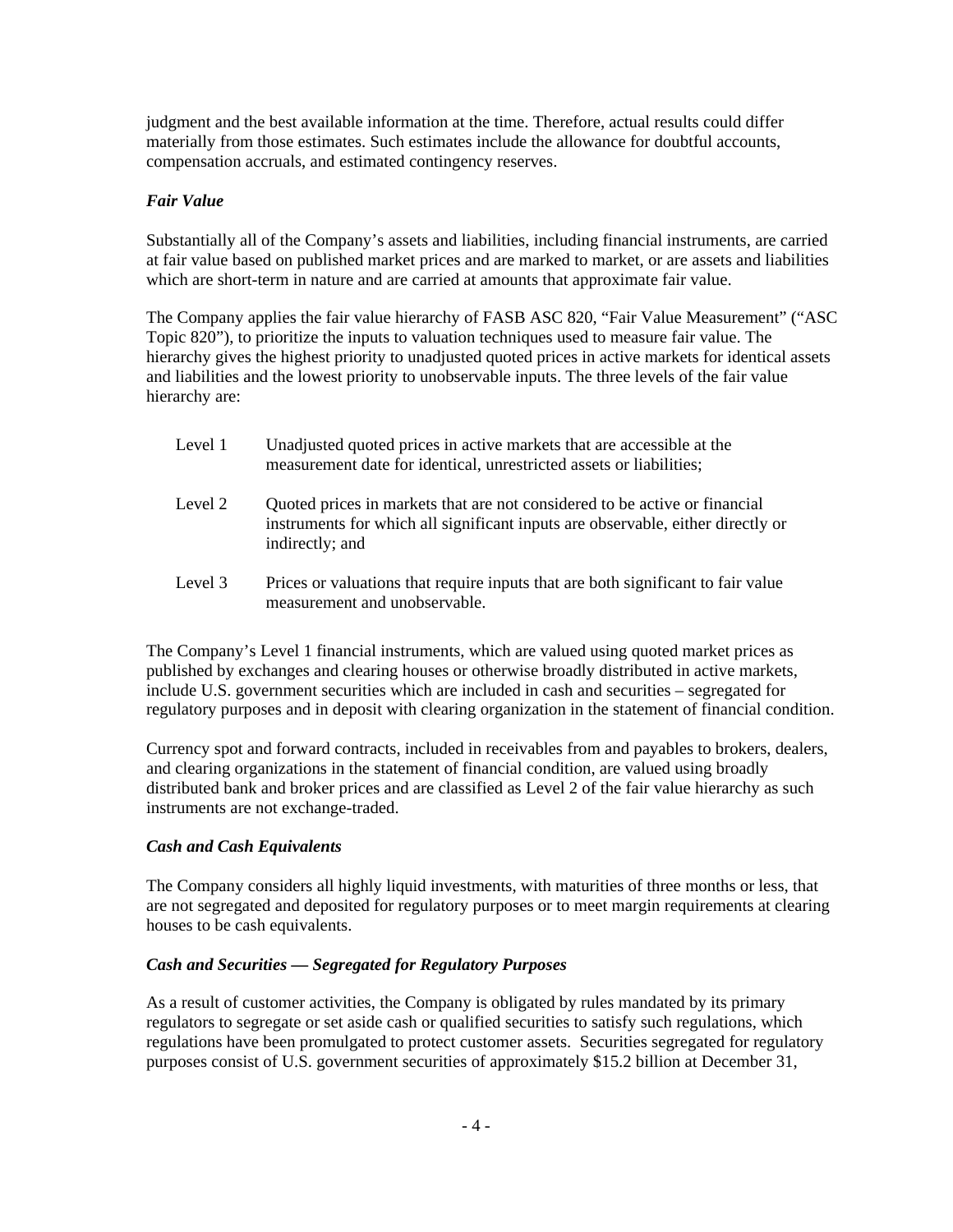2015, and securities purchased under agreements to resell in the amount of \$0.6 billion as of December 31, 2015, which amounts approximate fair value.

### *Securities Borrowed and Securities Loaned*

Securities borrowed and securities loaned are recorded at the amount of cash collateral advanced or received. Securities borrowed transactions require the Company to provide the counterparties with collateral which may be in the form of cash or other securities. With respect to securities loaned, the Company receives collateral, which may be in the form of cash or other securities in an amount generally in excess of the fair value of the securities loaned. The Company monitors the market value of securities borrowed and loaned on a daily basis, with additional collateral obtained or refunded as permitted contractually. The Company does not net, in the statement of financial condition, securities borrowed and securities loaned entered into with the same counterparty that do not meet the offsetting requirements prescribed in FASB ASC Topic 210-20, "Balance Sheet – Offsetting" ("ASC Topic 210-20").

## *Securities Purchased Under Agreements to Resell and Securities Sold Under Agreements to Repurchase*

Securities purchased under agreements to resell, which are treated as collateralized financing transactions, are recorded at contract value, which approximates fair value. To ensure that the fair value of the underlying collateral remains sufficient, the collateral is valued daily with additional collateral obtained or excess collateral returned, as permitted under contractual provisions. The Company does not net, in the statement of financial condition, securities purchased under agreements to resell transactions and securities sold under agreements to repurchase transactions entered into with the same counterparty that do not meet the offsetting requirements prescribed in ASC Topic 210-20.

## *Deposit with Clearing Organization*

Deposit with clearing organization consists of securities which have been placed with a clearing organization in the normal course of business. At December 31, 2015, the Company had \$459 in U.S. government securities, carried at fair value, that were pledged with clearing organizations.

#### *Currency Spot and Forward Contracts*

The Company enters into currency swap contracts for customer funds denominated in foreign currencies to obtain U.S. dollars, with a locked-in rate of return, for the purpose of making bank deposits denominated in U.S. dollars to satisfy regulatory segregation requirements and on behalf of its affiliates. A currency swap contract is an agreement to exchange a fixed amount of one currency for a specified amount of a second currency at the outset and exchange back a specified amount at completion of the swap term (i.e. the forward contract). Interest rate differences, between currencies, are captured in the contractual swap rates. The Company also executes currency spot contracts on behalf of its customers and affiliates. These currency spot and forward transactions are recorded on a trade date basis at fair value based on quoted market prices. Included in receivables from and payables to brokers, dealers and clearing organizations are \$13 and \$4, respectively, which represent unsettled amounts of currency spot and forward contracts at December 31, 2015.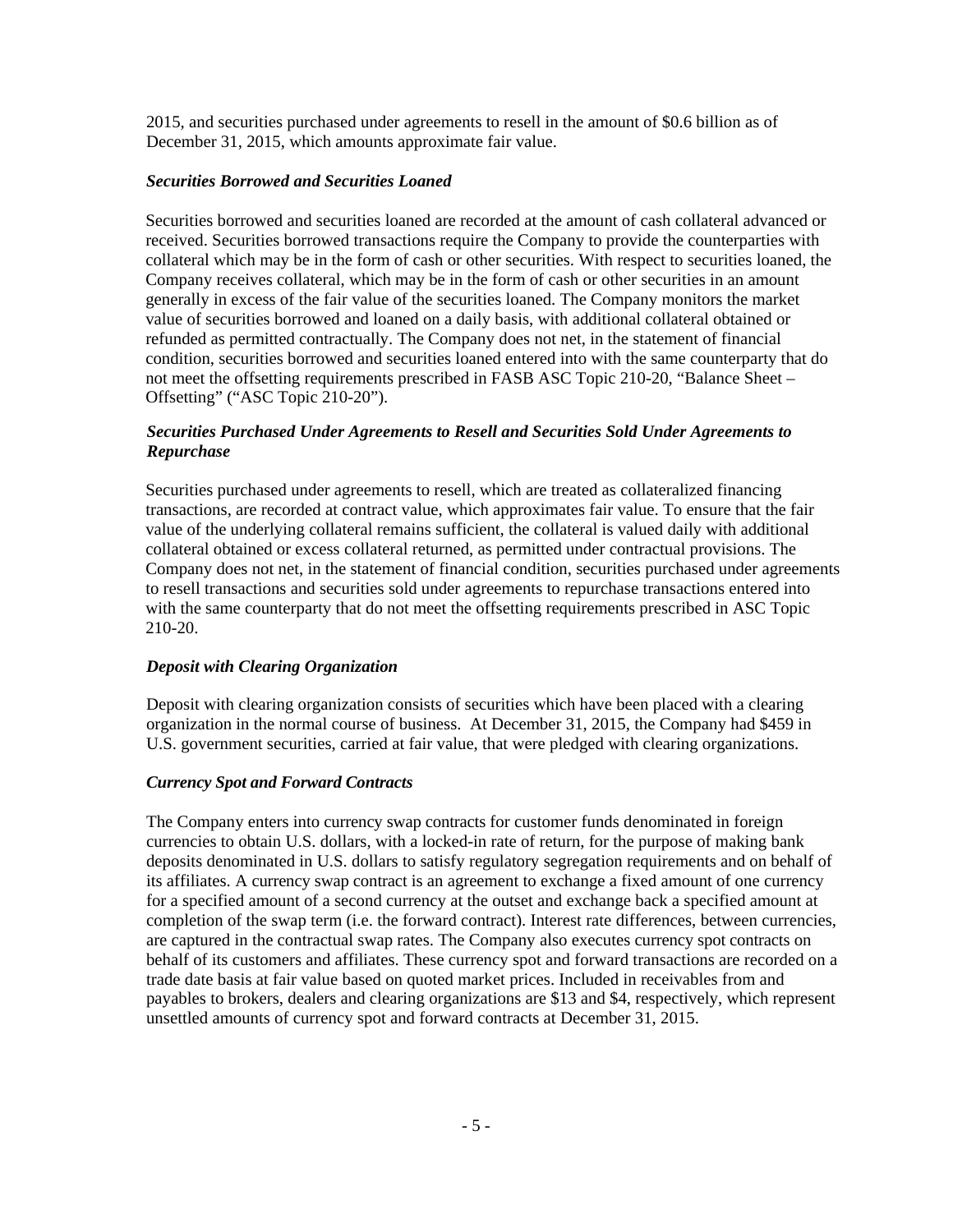## *Customer Receivables and Payables*

Customer securities transactions are recorded on a settlement date basis and customer commodities transactions are recorded on a trade date basis. Receivables from and payables to customers include amounts due on cash and margin transactions, including futures contracts transacted on behalf of customers. Securities owned by customers, including those that collateralize margin loans or other similar transactions, are not reflected on the statement of financial condition.

Receivables from institutional non-cleared customers and payables for execution and clearing fees are recorded as fees receivables and fees payable, which are included in other assets and accounts payable, accrued expenses and other liabilities on the statement of financial condition, respectively.

## *Receivables from and Payables to Brokers, Dealers and Clearing Organizations*

Receivables from and payables to brokers, dealers and clearing organizations include net receivables and payables from unsettled trades, including amounts related to futures contracts executed on behalf of customers, amounts receivable for securities not delivered by the Company to the purchaser by the settlement date ("fails to deliver") and cash margin deposits. Payables to brokers, dealers and clearing organizations include amounts payable for securities not received by the Company from a seller by the settlement date ("fails to receive").

## *Property and Equipment*

Property and equipment, which is included in other assets in the statement of financial condition, consists of purchased technology hardware and software, leasehold improvements and office furniture and equipment.

Property and equipment are recorded at historical cost, less accumulated depreciation and amortization. Additions and improvements that extend the lives of assets are capitalized, while expenditures for repairs and maintenance are expensed as incurred. Depreciation and amortization are computed using the straight-line method. Equipment is depreciated over the estimated useful lives of the assets, while leasehold improvements are amortized over the lesser of the estimated economic useful life of the asset or the term of the lease. Computer equipment is depreciated over three to five years and office furniture and equipment are depreciated over five to seven years.

## *Recently Issued Accounting Pronouncements*

Following is a summary of recently issued FASB Accounting Standards Updates ("ASUs") that have affected or may affect the Company's statement of financial condition: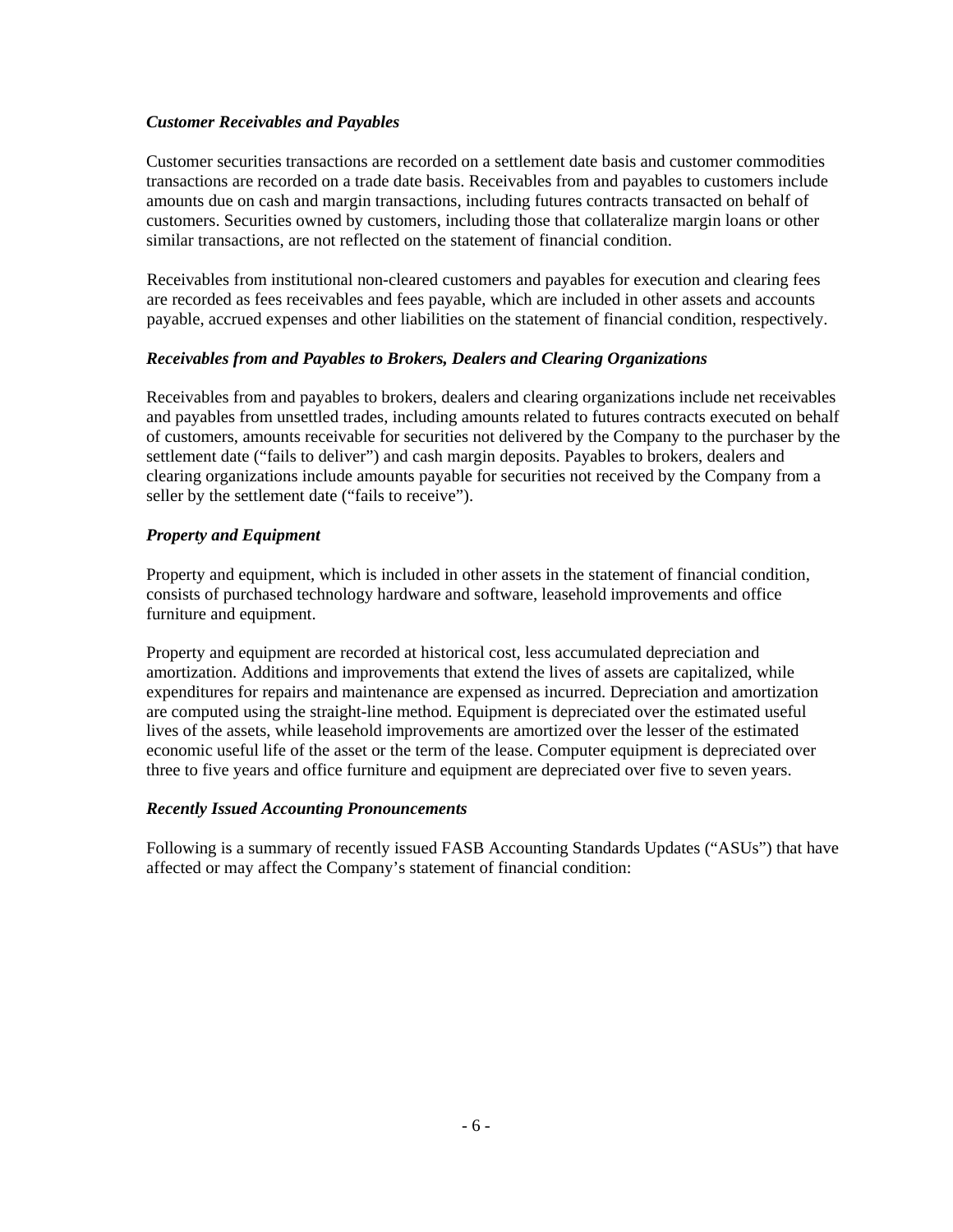|             | Affects                                                                                                                                                                                                                                                                            | <b>Status</b>                                                                |
|-------------|------------------------------------------------------------------------------------------------------------------------------------------------------------------------------------------------------------------------------------------------------------------------------------|------------------------------------------------------------------------------|
| ASU 2015-08 | <i>Business Combinations (Topic 805):</i> Pushdown Accounting.<br>Amendments to SEC Paragraphs Pursuant to Staff Accounting<br>Bulletin No. 115, Measurement of Certain Transfers Between<br>Entities Under Common Control in the Separate Financial<br>Statements of Each Entity. | The amendments are effective immediately.                                    |
| ASU 2015-14 | <i>Revenue from Contracts with Customers (Topic 606): Deferral</i><br>of the Effective Date.                                                                                                                                                                                       | Effective for annual reporting periods<br>beginning after December 15, 2017. |
| ASU 2016-01 | Financial Instruments - Overall (Subtopic 825-10):<br>Recognition and Measurement of Financial Assets and<br><b>Financial Liabilities</b>                                                                                                                                          | Effective for fiscal years beginning after<br>December 15, 2017.             |

Adoption of those ASUs that became effective during 2015 and 2016, prior to the issuance of the Company's statement of financial condition, did not have a material effect on the statement of financial condition.

## **3. TRADING ACTIVITIES AND RELATED RISKS**

The Company's trading activities are comprised of providing securities brokerage services. Trading activities expose the Company to market and credit risks. These risks are managed in accordance with established risk management policies and procedures. To accomplish this, management has established a risk management process that includes:

- A regular review of the risk management process by the executive management as part of their oversight role;
- Defined risk management policies and procedures supported by a rigorous analytic framework; and
- Articulated risk tolerance levels as defined by executive management that are regularly reviewed to ensure that the Company's risk-taking is consistent with its business strategy, capital structure, and current and anticipated market conditions.

### *Market Risk*

 The Company is exposed to various market risks. Exposures to market risks arise from foreign currency exchange rate fluctuations and changes in interest rates. The following discussion describes the types of market risk faced:

#### *Currency Risk*

Currency risk arises from the possibility that fluctuations in foreign exchange rates will impact the value of financial instruments. The Company manages this risk using spot (i.e., cash) currency transactions and currency forward contracts.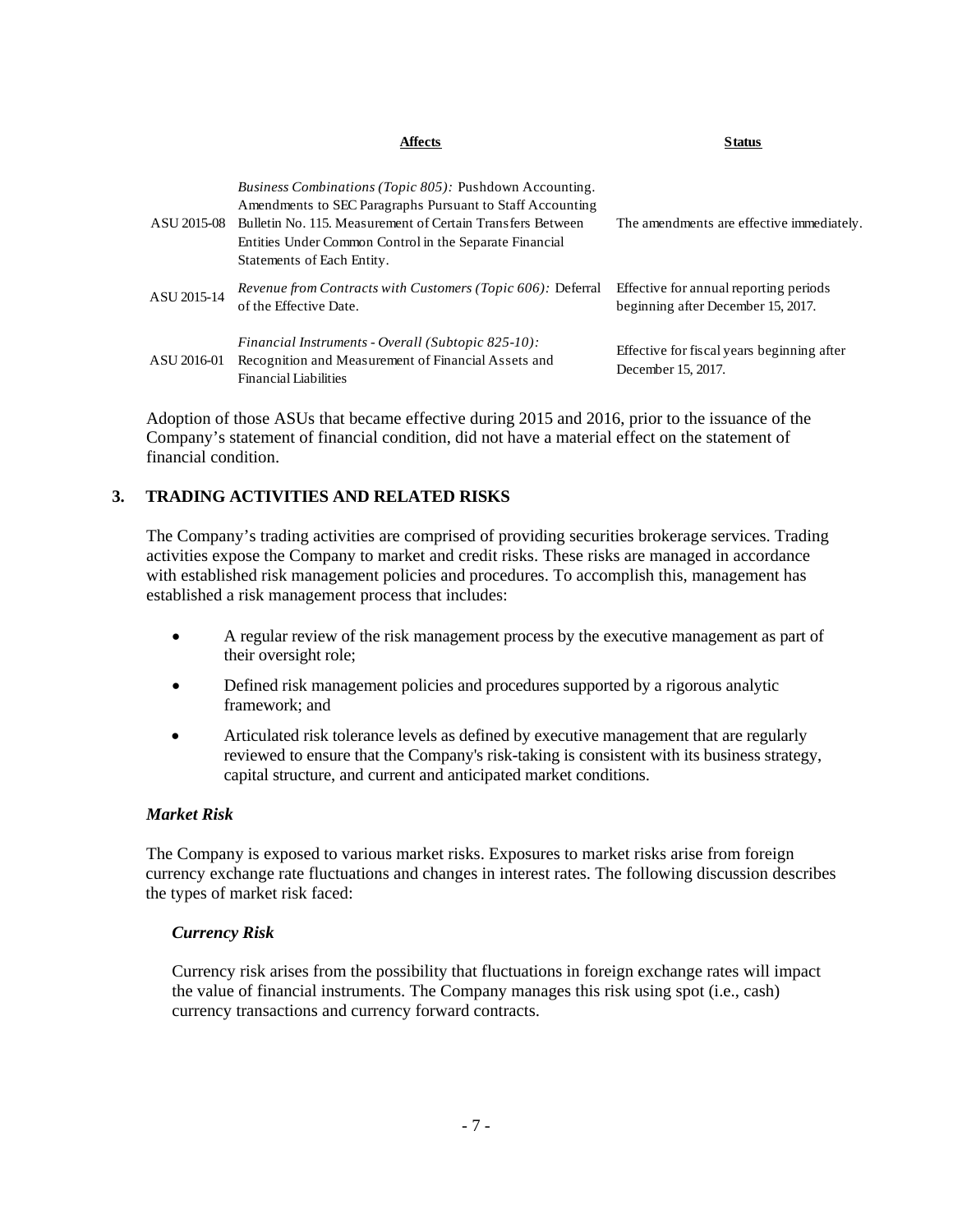#### *Interest Rate Risk*

Interest rate risk arises from the possibility that changes in interest rates will affect the value of financial instruments. The Company is exposed to interest rate risk on cash and margin balances and fixed income securities. These risks are managed through investment policies and by entering into interest rate futures contracts.

#### *Credit Risk*

The Company is exposed to risk of loss if an individual, counterparty or issuer fails to perform its obligations under contractual terms ("default risk"). Both cash instruments and derivatives expose the Company to default risk. The Company has established policies and procedures for mitigating credit risk on principal transactions, including reviewing and establishing limits for credit exposure, maintaining collateral, and continually assessing the creditworthiness of counterparties.

The Company's credit risk is limited in that substantially all of the contracts entered into are settled directly at securities and commodities clearing houses and a small portion is settled through member firms and banks with substantial financial and operational resources. The Company seeks to control the risks associated with its customer margin activities by requiring customers to maintain collateral in compliance with regulatory and internal guidelines.

In the normal course of business, the Company executes, settles, and finances various customer securities transactions. Execution of these transactions includes the purchase and sale of securities by the Company that exposes the Company to default risk arising from the potential that customers or counterparties may fail to satisfy their obligations. In these situations, the Company may be required to purchase or sell financial instruments at unfavorable market prices to satisfy obligations to customers or counterparties. Liabilities to other brokers and dealers related to unsettled transactions (i.e., securities fails to receive) are recorded at the amount for which the securities were purchased, and are paid upon receipt of the securities from other brokers or dealers. In the case of aged securities fails to receive, the Company may purchase the underlying security in the market and seek reimbursement for any losses from the counterparty.

For cash management purposes, the Company enters into short-term securities purchased under agreements to resell and securities sold under agreements to repurchase transactions ("repos") in addition to securities borrowing and lending arrangements, all of which may result in credit exposure in the event the counterparty to a transaction is unable to fulfill its contractual obligations. In accordance with industry practice, repos are collateralized by securities with a market value in excess of the obligation under the contract. Similarly, securities borrowed and loaned agreements are collateralized by deposits of cash. The Company attempts to minimize credit risk associated with these activities by monitoring collateral values on a daily basis and requiring additional collateral to be deposited with or returned to the Company as permitted under contractual provisions.

#### *Concentrations of Credit Risk*

The Company's exposure to credit risk associated with its brokerage and other activities is measured on an individual counterparty basis, as well as by groups of counterparties that share similar attributes. Concentrations of credit risk can be affected by changes in political, industry or economic factors. To reduce the potential for risk concentration, credit limits are established and monitored in light of changing counterparty and market conditions. As of December 31, 2015, the Company did not have any material concentrations of credit risk outside the ordinary course of business.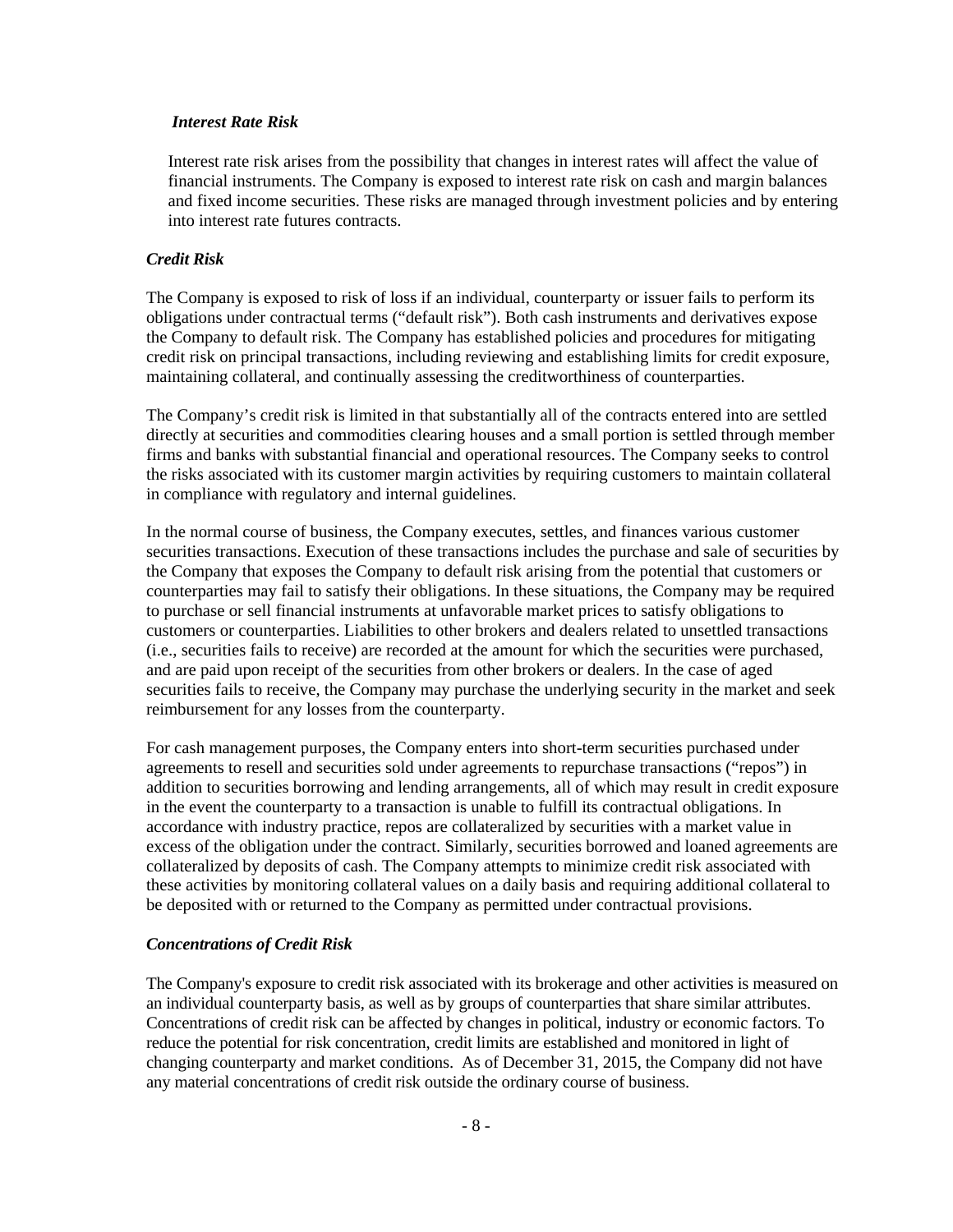#### *Off-Balance Sheet Risks*

The Company may be exposed to a risk of loss not reflected in the statement of financial condition to settle futures and certain over-the-counter contracts at contracted prices, which may require repurchase or sale of the underlying products in the market at prevailing prices. Accordingly, these transactions result in off-balance sheet risk as the Company's cost to liquidate such contracts may exceed the amounts reported in the Company's statement of financial condition.

## **4. FINANCIAL ASSETS AND FINANCIAL LIABILITIES**

#### *Financial Assets and Financial Liabilities Measured at Fair Value on a Recurring Basis*

The following tables set forth, by level within the fair value hierarchy (see Note 2), financial assets and liabilities, at fair value as of December 31, 2015. As required by ASC Topic 820, financial assets and financial liabilities are classified in their entirety based on the lowest level of input that is significant to the respective fair value measurement.

|                                                               | Financial Assets, At Fair Value as of<br>December 31, 2015 |                                            |     |                   |               |         |     |              |
|---------------------------------------------------------------|------------------------------------------------------------|--------------------------------------------|-----|-------------------|---------------|---------|-----|--------------|
|                                                               |                                                            | Level 1                                    |     | Level 2           |               | Level 3 |     | <b>Total</b> |
| Securities segregated for regulatory purposes                 | \$                                                         | 15.214                                     | \$  |                   | \$            |         | S   | 15,214       |
| Deposit with clearing organization                            |                                                            | 459                                        |     |                   |               |         |     | 459          |
| Receivables from brokers, dealers and clearing organizations: |                                                            |                                            |     |                   |               |         |     |              |
| Currency spot and forward contracts                           |                                                            |                                            |     | 13                |               |         |     | 13           |
|                                                               |                                                            | 15,673                                     | \$. | 13                | <sup>\$</sup> |         | \$. | 15,686       |
|                                                               |                                                            | Financial Liabilities, At Fair Value as of |     |                   |               |         |     |              |
|                                                               |                                                            |                                            |     | December 31, 2015 |               |         |     |              |
|                                                               |                                                            | Level 1                                    |     | Level 2           | Level 3       |         |     | Total        |
| Payables to brokers, dealers and clearing organizations:      |                                                            |                                            |     |                   |               |         |     |              |
| Currency spot and forward contracts                           |                                                            |                                            |     |                   |               |         |     | 4            |
|                                                               | \$                                                         |                                            |     | 4                 |               |         |     | 4            |

There were no transfers of financial assets and financial liabilities between Levels 1 and 2 during the year ended December 31, 2015. The Company has no Level 3 assets.

#### *Netting of Financial Assets and Financial Liabilities*

The Company does not net securities borrowed and securities loaned, and securities purchased under agreements to resell and securities sold under agreements to repurchase, which are presented on a gross basis in the statement of financial condition. In the tables below, the amounts of financial instruments that are not offset in the statement of financial condition, but could be netted against cash or financial instruments with specific counterparties under master netting agreements, including clearing houses or over the counter currency forward contract counterparties, are presented to provide financial statement readers with the Company's estimate of its net amount with counterparties for these financial instruments.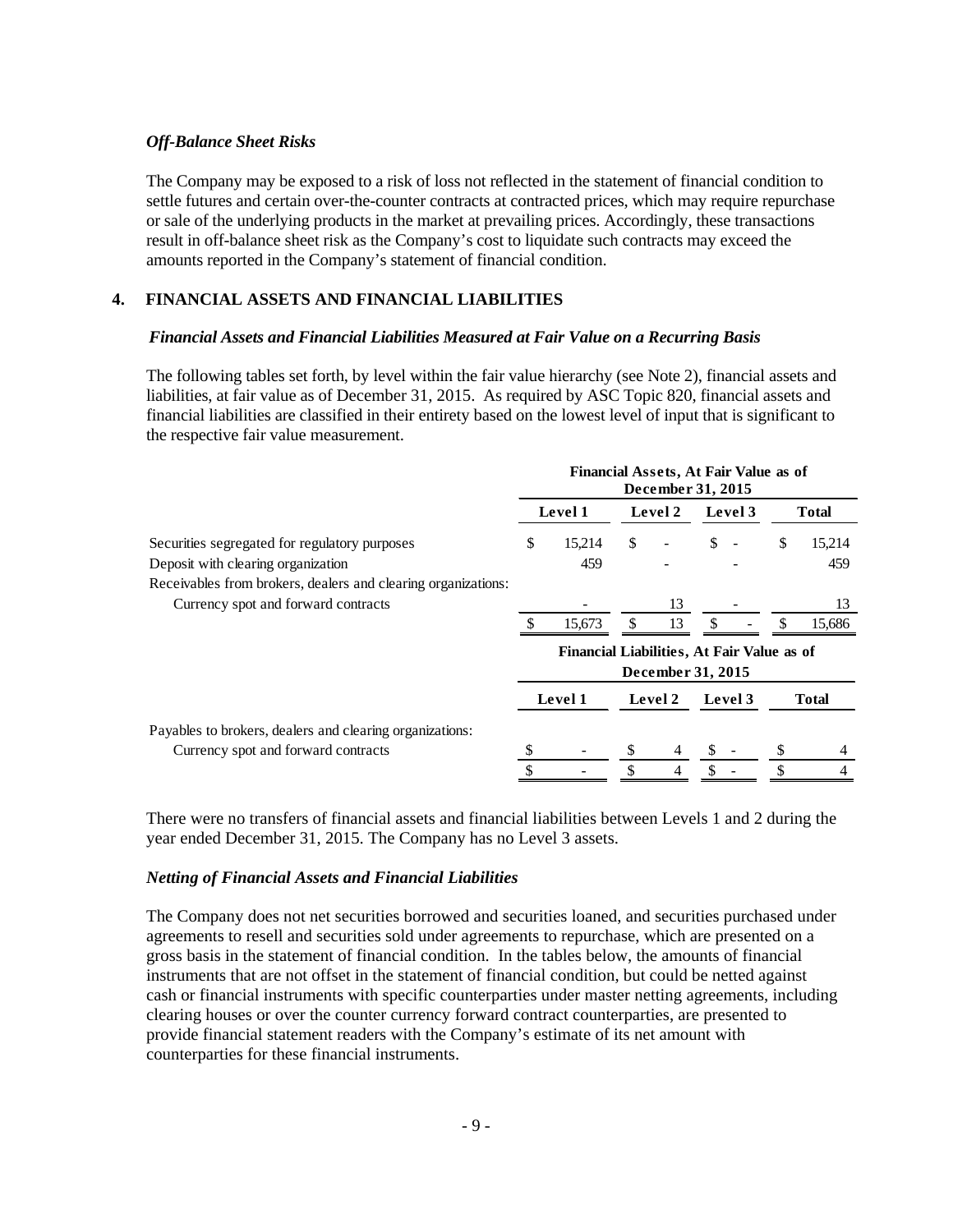The following table sets forth the netting of financial assets and of financial liabilities as of December 31, 2015.

|                                                              | As of December 31, 2015                         |       |               |                                                                              |    |           |               |                                                                                |              |        |  |  |  |  |  |  |  |  |  |  |  |  |                                         |  |                                      |  |                          |  |            |  |
|--------------------------------------------------------------|-------------------------------------------------|-------|---------------|------------------------------------------------------------------------------|----|-----------|---------------|--------------------------------------------------------------------------------|--------------|--------|--|--|--|--|--|--|--|--|--|--|--|--|-----------------------------------------|--|--------------------------------------|--|--------------------------|--|------------|--|
|                                                              |                                                 |       |               | <b>Net Amounts</b><br><b>Amounts</b><br>Offset in the<br><b>Presented in</b> |    |           |               | <b>Amounts Not Offset in</b><br>the Statement of<br><b>Financial Condition</b> |              |        |  |  |  |  |  |  |  |  |  |  |  |  |                                         |  |                                      |  |                          |  |            |  |
|                                                              | <b>Gross</b><br><b>Amounts of</b><br>Recognized |       |               |                                                                              |    |           |               |                                                                                |              |        |  |  |  |  |  |  |  |  |  |  |  |  | <b>Statement of</b><br><b>Financial</b> |  | the Statement of<br><b>Financial</b> |  | <b>Cash or Financial</b> |  | <b>Net</b> |  |
|                                                              |                                                 |       |               | Condition                                                                    |    | Condition |               | <b>Instruments</b>                                                             |              | Amount |  |  |  |  |  |  |  |  |  |  |  |  |                                         |  |                                      |  |                          |  |            |  |
| <b>Offsetting of Financial Assets:</b>                       |                                                 |       |               |                                                                              |    |           |               |                                                                                |              |        |  |  |  |  |  |  |  |  |  |  |  |  |                                         |  |                                      |  |                          |  |            |  |
| Securities segregated for<br>regulatory purposes - purchased |                                                 |       |               |                                                                              |    |           |               |                                                                                |              |        |  |  |  |  |  |  |  |  |  |  |  |  |                                         |  |                                      |  |                          |  |            |  |
| under agreements to resell                                   | \$                                              | 562   | <sup>\$</sup> |                                                                              | \$ | 562       | <sup>\$</sup> | (562)                                                                          | \$           |        |  |  |  |  |  |  |  |  |  |  |  |  |                                         |  |                                      |  |                          |  |            |  |
| Securities borrowed                                          |                                                 | 3,013 |               |                                                                              |    | 3,013     |               | (3,008)                                                                        |              | 5      |  |  |  |  |  |  |  |  |  |  |  |  |                                         |  |                                      |  |                          |  |            |  |
| Securities purchased under                                   |                                                 |       |               |                                                                              |    |           |               |                                                                                |              |        |  |  |  |  |  |  |  |  |  |  |  |  |                                         |  |                                      |  |                          |  |            |  |
| agreements to resell                                         |                                                 | 195   |               |                                                                              |    | 195       |               | (195)                                                                          |              |        |  |  |  |  |  |  |  |  |  |  |  |  |                                         |  |                                      |  |                          |  |            |  |
| Total                                                        |                                                 | 3,770 | \$            |                                                                              |    | 3,770     | \$.           | (3,765)                                                                        | \$           | 5      |  |  |  |  |  |  |  |  |  |  |  |  |                                         |  |                                      |  |                          |  |            |  |
| <b>Offsetting of Financial Liabilities:</b>                  |                                                 |       |               |                                                                              |    |           |               |                                                                                |              |        |  |  |  |  |  |  |  |  |  |  |  |  |                                         |  |                                      |  |                          |  |            |  |
| Securities loaned                                            | \$                                              | 2,828 | \$            |                                                                              | \$ | 2,828     | \$            | (2,730)                                                                        | $\mathbb{S}$ | 98     |  |  |  |  |  |  |  |  |  |  |  |  |                                         |  |                                      |  |                          |  |            |  |
| Securities sold under                                        |                                                 |       |               |                                                                              |    |           |               |                                                                                |              |        |  |  |  |  |  |  |  |  |  |  |  |  |                                         |  |                                      |  |                          |  |            |  |
| agreements to repurchase                                     |                                                 | 195   |               |                                                                              |    | 195       |               | (195)                                                                          |              |        |  |  |  |  |  |  |  |  |  |  |  |  |                                         |  |                                      |  |                          |  |            |  |
| Total                                                        | \$                                              | 3,023 | \$            |                                                                              | \$ | 3,023     | \$            | (2,925)                                                                        | \$           | 98     |  |  |  |  |  |  |  |  |  |  |  |  |                                         |  |                                      |  |                          |  |            |  |

(1) As of December 31, 2015, the Company had \$0.6 billion of securities purchased under agreements to resell that were segregated to satisfy regulatory requirements. These securities are included in "Cash and securities - segregated for regulatory purposes."

## *Secured Financing Transactions – Maturities and Collateral Pledged*

The following table presents gross obligations for securities loaned transactions by remaining contractual maturity and class of collateral pledged.

|                          | December 31, 2015<br><b>Remaining Contractual Maturity</b> |                       |    |                          |    |                          |    |                          |    |              |
|--------------------------|------------------------------------------------------------|-----------------------|----|--------------------------|----|--------------------------|----|--------------------------|----|--------------|
|                          |                                                            | Overnight<br>and Open |    | Less than<br>30 days     |    | $30 - 90$<br>days        |    | Over 90<br>days          |    | <b>Total</b> |
| Securities loaned        |                                                            |                       |    |                          |    |                          |    |                          |    |              |
| <b>Stocks</b>            | \$                                                         | 2,808                 | \$ | $\overline{\phantom{a}}$ | \$ | $\overline{\phantom{a}}$ | \$ | $\overline{\phantom{0}}$ | \$ | 2,808        |
| Corporate bonds          |                                                            | 20                    |    |                          |    |                          |    |                          |    | 20           |
| Securities sold under    |                                                            |                       |    |                          |    |                          |    |                          |    |              |
| agreements to repurchase |                                                            |                       |    | 25                       |    | 170                      |    |                          |    | 195          |
| Total                    |                                                            | 2,828                 | ¢  | 25                       |    | 170                      |    |                          |    | 3,023        |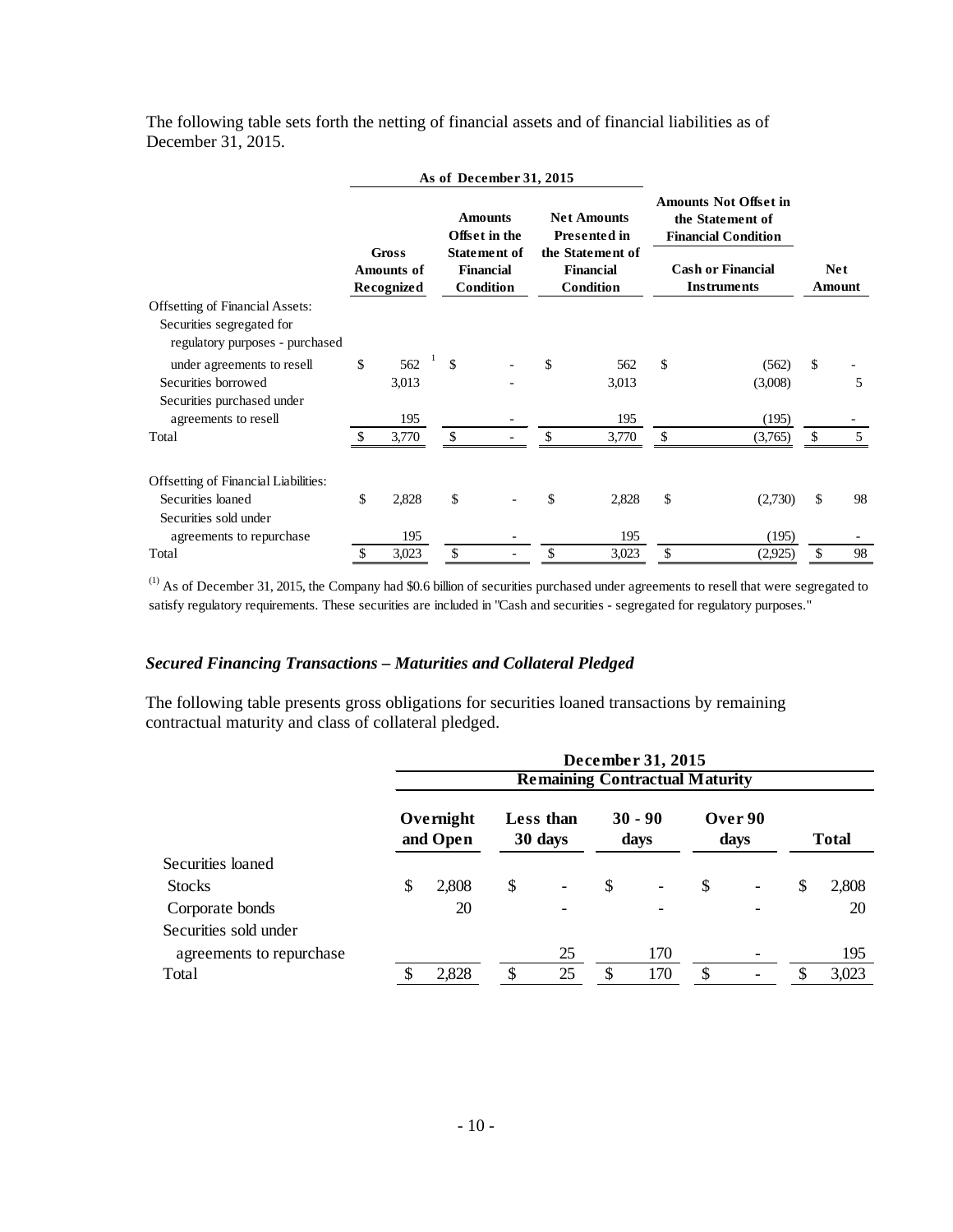#### *Financial Assets and Financial Liabilities Not Measured at Fair Value*

The following table represents the carrying value, fair value and fair value hierarchy category of certain financial assets and liabilities that are not recorded at fair value in the Company's statement of financial condition. The following table excludes all non-financial assets and liabilities.

|                                                                | As of December 31, 2015  |                            |         |               |                |  |  |  |
|----------------------------------------------------------------|--------------------------|----------------------------|---------|---------------|----------------|--|--|--|
|                                                                | Carrying<br><b>Value</b> | Fair Value Level 1 Level 2 |         |               | <b>Level 3</b> |  |  |  |
| Financial Assets, not measured at fair value:                  |                          |                            |         |               |                |  |  |  |
| Cash and cash equivalents                                      | 1,119<br>\$              | \$<br>1,119                | \$1,119 | <sup>\$</sup> | \$             |  |  |  |
| Cash and securities - segregated for regulatory purposes       | 3,341                    | 3,341                      | 2,779   | 562           |                |  |  |  |
| Securities borrowed                                            | 3,013                    | 3,013                      |         | 3,013         |                |  |  |  |
| Securities purchased under agreements to resell                | 195                      | 195                        |         | 195           |                |  |  |  |
| Other receivables: customers                                   | 16,289                   | 16,289                     |         | 16,289        |                |  |  |  |
| Other receivables: brokers, dealers and clearing organizations | 246                      | 246                        |         | 246           |                |  |  |  |
| Other receivables: affiliates                                  | 218                      | 218                        |         | 218           |                |  |  |  |
| Other receivables: interest                                    | 59                       | 59                         |         | 59            |                |  |  |  |
| Other assets                                                   | 2                        | 2                          |         | 2             |                |  |  |  |
| Total Financial Assets, not measured at fair value:            | \$24,482                 | \$<br>24,482               | \$3,898 | \$20,584      | -S             |  |  |  |
| Financial Liabilities, not measured at fair value:             |                          |                            |         |               |                |  |  |  |
| Payable to customers                                           | 33,748                   | 33,748                     |         | 33,748        |                |  |  |  |
| Securities loaned                                              | 2,828                    | 2,828                      |         | 2,828         |                |  |  |  |
| Securities sold under agreements to repurchase                 | 195                      | 195                        |         | 195           |                |  |  |  |
| Other payables: brokers, dealers and clearing organizations    | 113                      | 113                        |         | 113           |                |  |  |  |
| Total Financial Liabilities, not measured at fair value:       | \$36,884                 | \$<br>36,884               | \$      | \$36,884      | \$             |  |  |  |

#### **5. SEGREGATION OF FUNDS AND RESERVE REQUIREMENTS**

As a result of customer activities, the Company is obligated by rules mandated by its primary regulators, the SEC, the CFTC and the SFC, to segregate or set aside cash or qualified securities to satisfy such rules which have been promulgated to protect customer assets. In addition, the Company is a member of various clearing organizations at which cash or securities are deposited as required to conduct of day-to-day clearance activities.

Cash and securities – segregated for regulatory purposes consist of the following:

| Interest bearing cash deposits                  | 2.779  |
|-------------------------------------------------|--------|
| Securities purchased under agreements to resell | 562    |
| U.S. Treasury securities                        | 15.214 |
|                                                 | 18.555 |

In accordance with the Rule 15c3-3 of the Securities Exchange Act of 1934, the Company is required to maintain separate bank accounts for the exclusive benefit of customers. At December 31,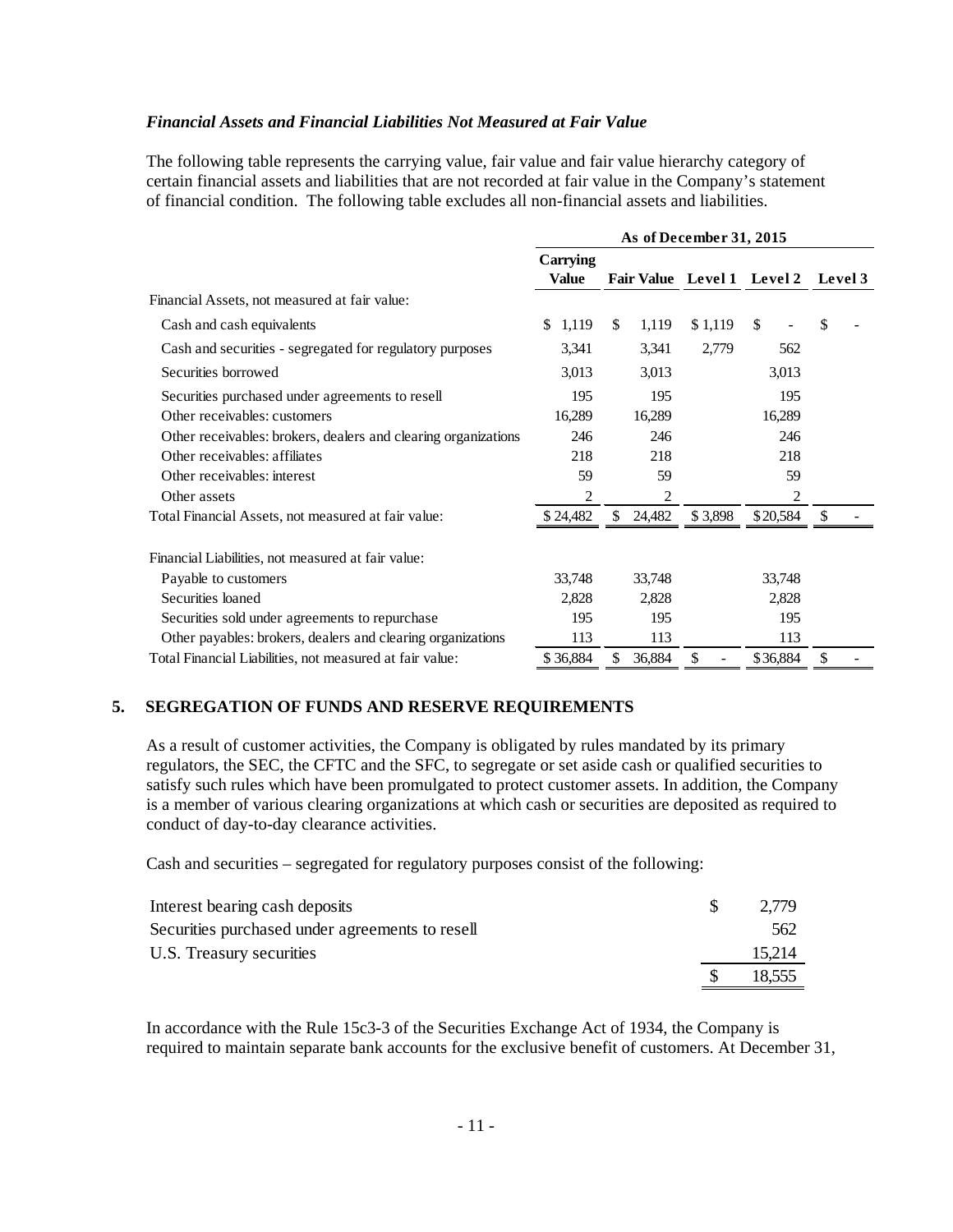2015, the Company held cash and securities of \$14,163 and securities purchased under agreements to resell with a carrying value of \$562 to satisfy this requirement.

During the year ended December 31, 2015, the Company performed the computations for the assets in the proprietary accounts of brokers (commonly referred to as "PAB") in accordance with the customer reserve computation set forth under SEC Rule 15c3-3 (Customer Protection). At December 31, 2015, the Company had no PAB segregation requirement. However, the Company had segregated \$5 for the exclusive benefit of PAB customers.

In accordance with the Commodity Exchange Act, the Company is required to segregate all monies, securities and property received to margin and to guarantee or secure the trades or contracts of customers in regulated commodities. At December 31, 2015, the Company had cash and securities of \$2,777, receivables from brokers, dealers and clearing organizations of \$53 and commodities option contracts with net short market value of \$73 segregated to satisfy this requirement. At December 31, 2015, the net market values of long and short commodity option contracts were included in payables to brokers, dealers and clearing organizations.

In accordance with CFTC Regulation 30.7, the Company is required to segregate all monies, securities and property received to margin and to guarantee or secure the trades or contracts of customers on foreign boards of trade. At December 31, 2015, the Company had cash and securities in the amount of \$384 and receivables from brokers, dealers and clearing organizations of \$61.

NFA Financial Requirements Section 14 requires the Company to hold amounts, equal to or in excess of its retail forex obligation, at one or more qualifying institutions in the United States or money center countries (as defined in CFTC Regulation 1.49). NFA authorized the Company to utilize its daily securities reserve computations performed in accordance with SEC Rule 15c3-3 to satisfy this requirement.

Pursuant to the SFC client money segregation rules, the Company is required to ensure that all client money held in Hong Kong is segregated in Hong Kong. As allowed by the SFC rules, these segregation requirements are partially satisfied through amounts segregated in bank accounts also designated as CFTC Rule 30.7 foreign secured accounts. At December 31, 2015, the Company had cash in the amount of \$664 and receivables from brokers, dealers and clearing organizations of \$27 to satisfy this requirement. Of this amount, \$175 is included in the aforementioned calculation and \$489 is used exclusively in the SFC client money segregation.

### **6. NET CAPITAL REQUIREMENTS**

The Company is subject to the SEC's Uniform Net Capital Rule (Rule 15c3-1), which requires the maintenance of minimum net capital. The Company has elected to use the alternative method permitted by the rule, which requires it to maintain minimum net capital, as defined, equal to the greater of \$0.5 or 2% of aggregate debit balances arising from customer transactions, as defined. The Company is also subject to the CFTC's minimum financial requirements (Regulation 1.17), which require it to maintain minimum net capital, as defined, equal to the greater of a) \$20 plus 5% of total retail forex obligations in excess of \$10 or b) 8% of the total commodities risk margin requirement for all positions carried in customer and non-customer accounts. The Uniform Net Capital Rule also provides that equity capital may not be withdrawn or cash dividends paid if the resulting net capital would be less than 5% of aggregate debit balances arising from customer transactions. At December 31, 2015, the Company had net capital of \$2,367, which was \$2,108 in excess of the required net capital of \$259.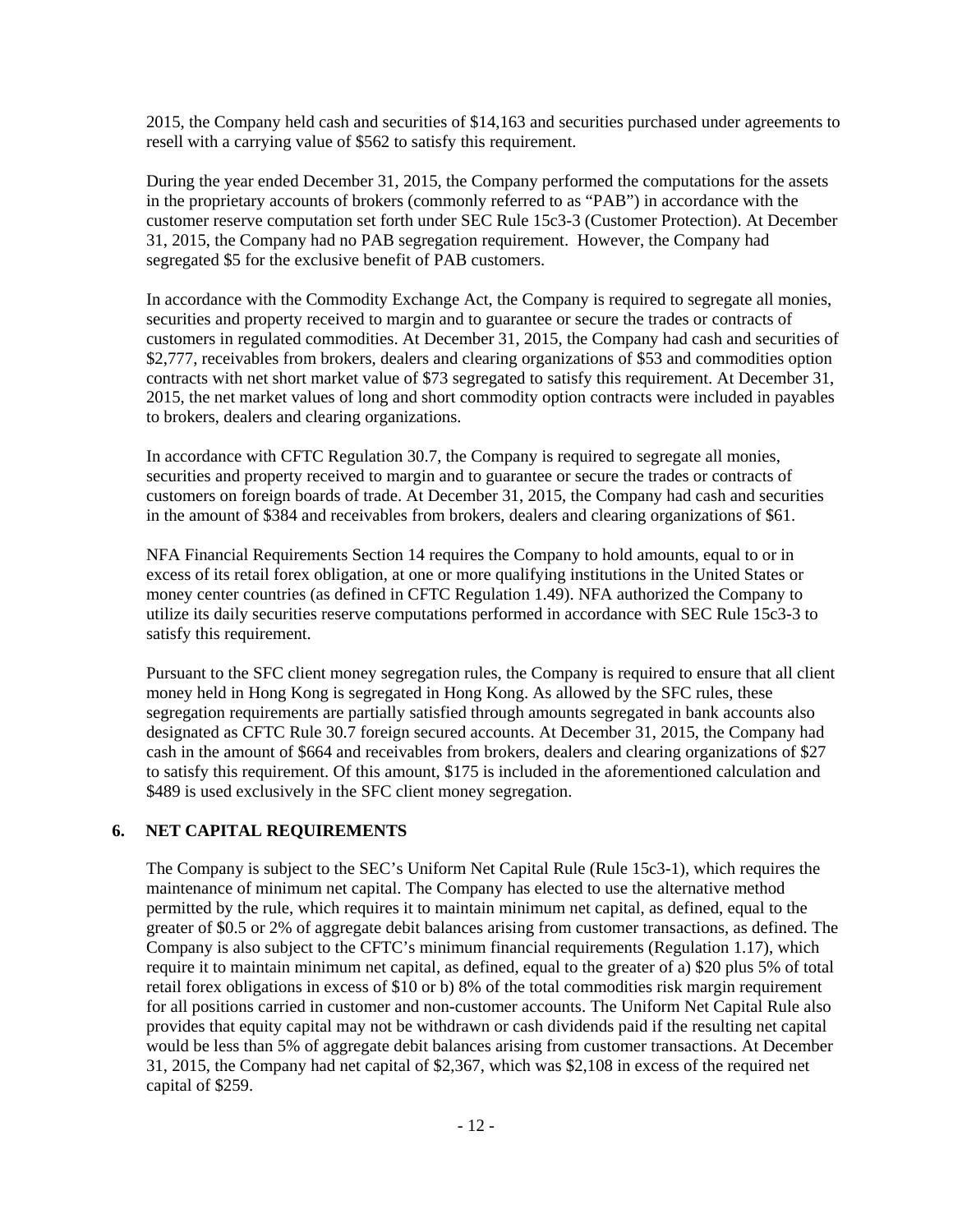### **7. RELATED PARTY TRANSACTIONS**

The Operating Companies, in addition to the Company, are comprised of the following companies: Interactive Brokers Canada Inc. ("IBC"), Interactive Brokers (U.K.) Limited and its subsidiary, Interactive Brokers (U.K.) Nominee Limited (collectively "IBUK"), Interactive Brokers Hong Kong Limited ("IBHK"), Interactive Brokers Securities Japan, Inc. ("IBSJ"), Interactive Brokers (India) Private Limited ("IBI"), Interactive Brokers Australia Pty Limited and its subsidiary, Interactive Brokers Australia Nominees Pty Limited (collectively, "IBA"), Timber Hill LLC ("THLLC"), Timber Hill Europe AG and its subsidiary, Timber Hill (Liechtenstein) AG (collectively, "THE"), Timber Hill Canada Company ("THC"), Timber Hill Australia Pty Limited ("THA"), Interactive Brokers Hungary Kft ("IBH"), Interactive Brokers Financial Products S.A. ("IBFP"), Interactive Brokers Software Services Estonia OU ("IBEST"), Interactive Brokers Software Services Russia ("IBRUS"), and IB Exchange Corp. ("IBEC") and its subsidiaries IB Corp. and Covestor, Inc. and its subsidiary, Covestor Limited (collectively, "Covestor").

These companies share administrative, financial and technological resources and the broker-dealer and securities dealer Operating Companies engage in securities transactions such as trade execution in the ordinary course of business with the Company.

Brokerage transaction receivables and payables are reported gross. Other affiliate receivables and payables including interest, administrative, consulting and service fees and advances between Operating Companies are netted by Operating Company.

Included in assets in the statement of financial condition were the following amounts with related parties at December 31, 2015:

| Securities borrowed                                                     | <sup>S</sup> | 2.303 |
|-------------------------------------------------------------------------|--------------|-------|
| Other receivables: customers - director, officer and affiliate customer |              |       |
| account balances                                                        |              | 1,068 |
| Other receivables: brokers, dealers and clearing organizations          |              | 144   |
| Other receivables: affiliates                                           |              | 218   |
| Other receivables: interest                                             |              | 6     |

Included in liabilities in the statement of financial condition are the following amounts with related parties at December 31, 2015:

| Securities loaned                                           | 2,815 |
|-------------------------------------------------------------|-------|
| Payable to customers                                        | 1,373 |
| Securities sold under agreements to repurchase              | 195   |
| Other payables: brokers, dealers and clearing organizations | 3     |
| Other payables: affiliates                                  | 53    |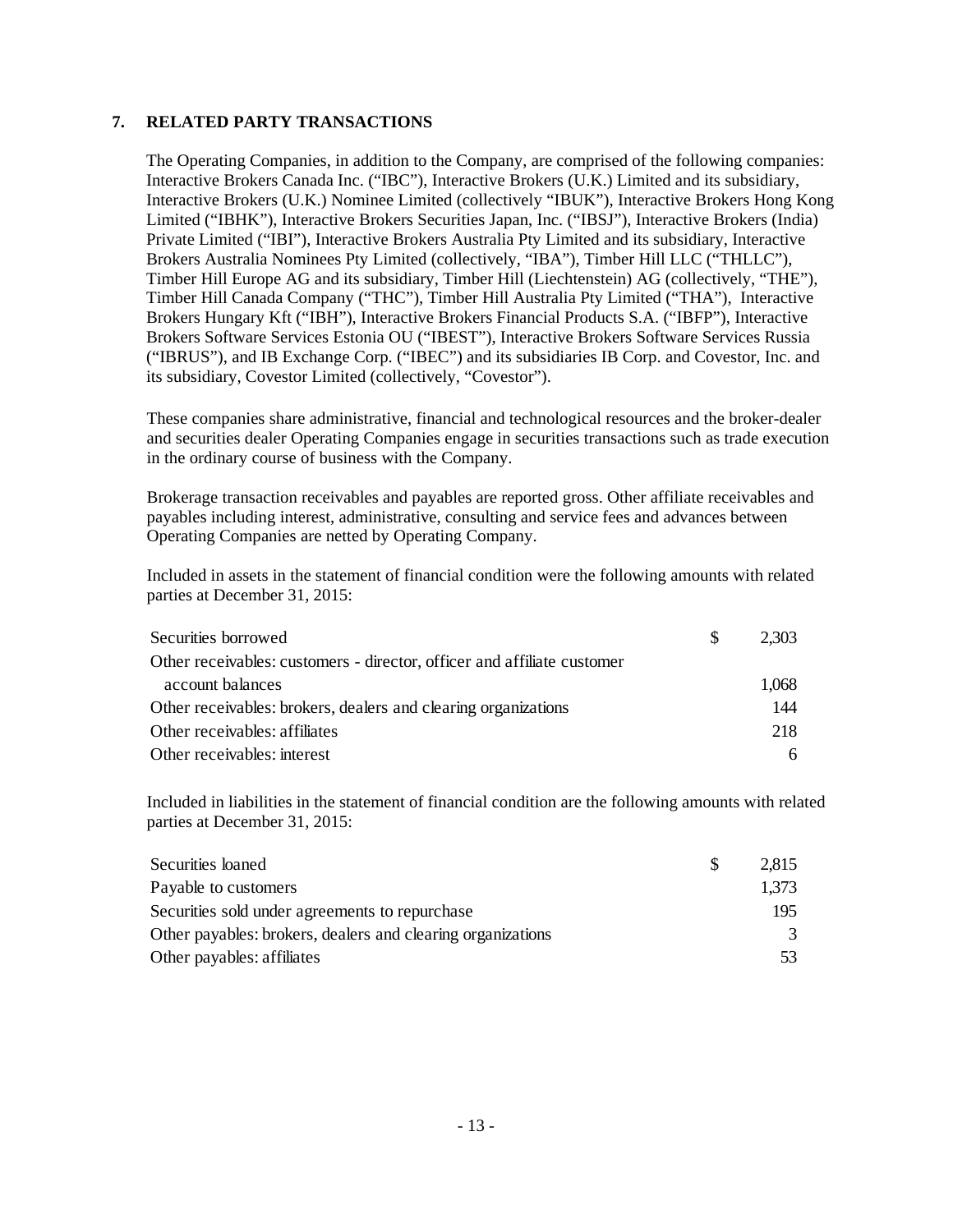## **8. DEFINED CONTRIBUTION AND EMPLOYEE INCENTIVE PLANS**

## *Defined Contribution Plan*

The Group offers substantially all employees of U.S.-based operating companies who have met minimum service requirements the opportunity to participate in a defined contribution retirement plan qualifying under the provisions of Section 401(k) of the Internal Revenue Code. The general purpose of this plan is to provide employees with an incentive to make regular savings in order to provide additional financial security during retirement. The plan provides for the Company to match 50% of the employees' pretax contribution, up to a maximum of 10% of eligible earnings. The employee is vested in the matching contribution incrementally over six years.

## *2007 Stock Incentive Plan*

Under IBG, Inc.'s 2007 Stock Incentive Plan (the "Stock Incentive Plan"), up to 30 million shares of IBG, Inc.'s common stock may be granted and issued to directors, officers, employees, contractors and consultants of the Parent and its subsidiaries, including the Company. The purpose of the Stock Incentive Plan is to promote the Company's long-term financial success by attracting, retaining and rewarding eligible participants.

The Stock Incentive Plan is administered by the Compensation Committee of IBG, Inc.'s Board of Directors. The Compensation Committee has discretionary authority to determine which employees are eligible to participate in the Stock Incentive Plan and establishes the terms and conditions of the awards, including the number of awards granted to each participant and all other terms and conditions applicable to such awards in individual grant agreements. Awards are expected to be made primarily through grants of restricted common stock. Stock Incentive Plan awards are subject to issuance over time and may be forfeited upon a participant's termination of employment or violation of certain applicable covenants prior to issuance, unless determined otherwise by the Compensation Committee.

The Stock Incentive Plan provides that, upon a change in control, the Compensation Committee may, at its discretion, fully vest any granted but not yet earned awards under the Stock Incentive Plan, or provide that any such granted but not yet earned awards will be honored or assumed, or new rights substituted by the new employer on a substantially similar basis and on terms and conditions substantially comparable to those of the Stock Incentive Plan.

The Company expects to continue to grant awards on or about December 31 of each year to eligible participants as part of an overall plan of equity compensation. Shares of common stock vest and become distributable to employees in accordance with the following schedule:

- 10% on the first vesting date, which is on or about May 9 of each year; and
- an additional 15% on each of the following six anniversaries of the first vesting, assuming continued employment with the Company and compliance with noncompetition and other applicable covenants.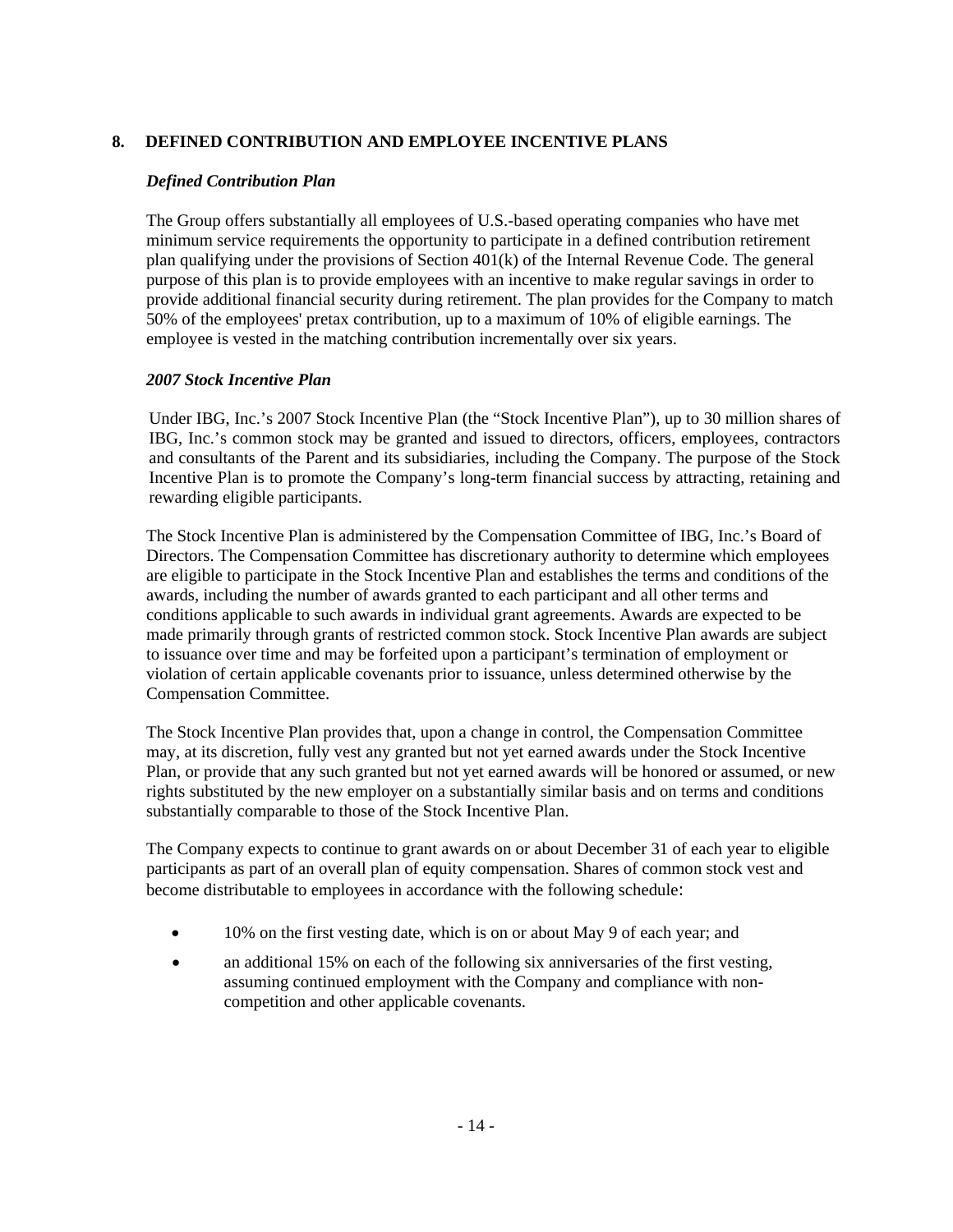|                                  | 2007 Stock<br>Incentive<br><b>Plan Shares</b> |   | <b>Intrinsic Value of</b><br><b>SIP Shares which</b><br><b>Vested and were</b><br>Distributed <sup>(1)</sup> |
|----------------------------------|-----------------------------------------------|---|--------------------------------------------------------------------------------------------------------------|
| Balance, January 1, 2015         | 2,451,714                                     |   |                                                                                                              |
| Granted                          | 295,969                                       |   |                                                                                                              |
| Transferred (out) <sup>(2)</sup> | (139, 417)                                    |   |                                                                                                              |
| Forfeited, net                   | (44, 122)                                     |   |                                                                                                              |
| Distributed                      | (560, 683)                                    | S | 19                                                                                                           |
| Balance, December 31, 2015       | 2,003,461                                     |   |                                                                                                              |

The following is a summary of stock plan activity for the year ended December 31, 2015:

(1) Intrinsic value of SIP shares distributed represents the compensation value reported to the participants.

 $^{(2)}$  Shares transferred out in accordance with the transfer of IB Corp, as described in Note 1.

Estimated future grants under the Stock Incentive Plan are accrued for ratably during each year (see Note 2). In accordance with the vesting schedule, outstanding awards vest and are distributed to participants yearly on or about May 9 of each year. At the end of each year, there are no vested awards that remain undistributed.

Awards granted under the ROI Unit Stock Plan and the Stock Incentive Plan are subject to forfeiture in the event a participant ceases employment with the Company. The stock plans provide that participants who discontinue employment with the Company without cause and continue to meet the terms of the plans' post-employment provisions will forfeit 50% of unvested previously granted awards unless the participant is over the age of 59, in which case the participant would be eligible to receive 100% of unvested awards previously granted. Distributions of remaining awards granted on or before January 1, 2009 to former participants will occur within 90 days of the anniversary of the termination of employment date over a five (5) year vesting schedule, 12.5% in each of the first four years and 50% in the fifth year. Distributions of remaining awards granted on or after January 1, 2010 to former participants will occur over the remaining vesting schedule applicable to each grant. Through December 31, 2015, a total of 47,523 shares have been distributed under these postemployment provisions. These distributions are included in the stock plans activity table above.

## **9. PROPERTY AND EQUIPMENT**

Property and equipment, which is included in other assets in the statement of financial condition is comprised of leasehold improvements, computer equipment, computer software and office furniture and equipment.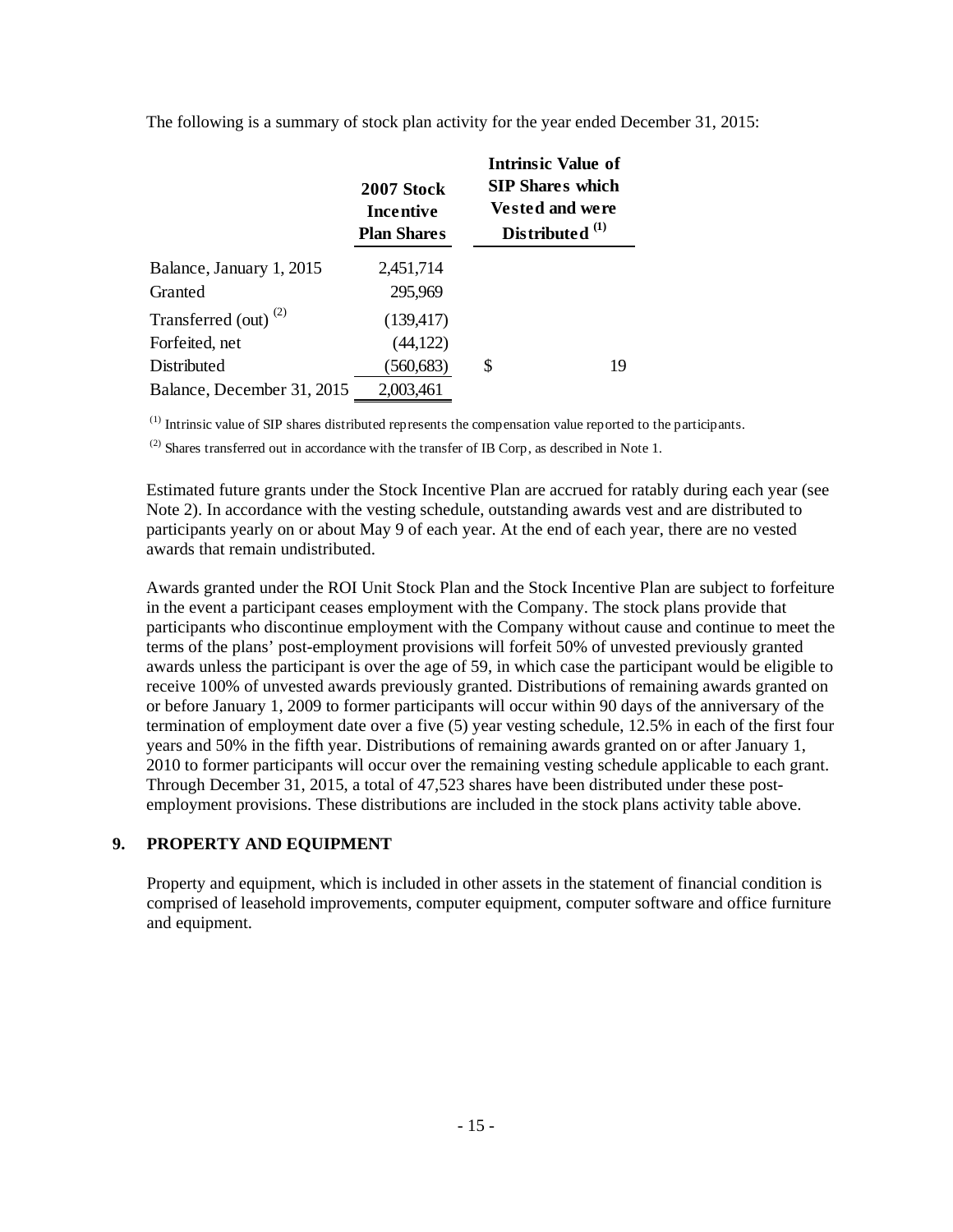At December 31, 2015, property and equipment consisted of:

| Leasehold improvements                           |      |
|--------------------------------------------------|------|
| Computer equipment                               |      |
| Computer software                                |      |
| Office furniture and equipment                   |      |
|                                                  |      |
| Less - accumulated depreciation and amortization | (10) |
| Property and equipment, net                      |      |

## **11. COMMITMENTS, CONTINGENCIES AND GUARANTEES**

#### *Claims Against Customers*

On January 15, 2015, due to the sudden move in the value of the Swiss franc that followed an unprecedented action by the Swiss National Bank, which removed a previously instituted and repeatedly reconfirmed cap of the currency relative to the Euro, several of the Company's customers who held currency futures and spot positions suffered losses in excess of their deposits with the Company. The Company took immediate action to hedge its exposure to the foreign currency receivables from these customers. The Company estimates the losses related to this event, net of hedging activity and debt collection efforts, to be approximately \$119 million. The Company is actively pursuing collection of the debts. The ultimate effect of this incident on the Company's results will depend upon the outcome of the Company's debt collection efforts.

#### *Litigation*

The Company is subject to certain pending and threatened legal actions which arise out of the normal course of business. Litigation is inherently unpredictable, particularly in proceedings where claimants seek substantial or indeterminate damages, or which are in their early stages. The Company has not been able to quantify the actual loss or range of loss related to such legal proceedings, the manner in which they will be resolved, the timing of final resolution or the ultimate settlement. Management believes that the resolution of these actions will not have a material effect, if any, on the Company's business or financial condition.

The Company accounts for potential losses related to litigation in accordance with FASB ASC 450, "Contingencies". As of December 31, 2015, reserves provided for potential losses related to litigation matters were not material.

#### *Trading Technologies Matter*

On February 3, 2010, Trading Technologies International, Inc. ("Trading Technologies") commenced an action in the U.S. District Court for the Northern District of Illinois, Eastern Division, against IBG LLC and the Company ("Defendants") alleging infringement of twelve U.S. patents and seeking, among other things, unspecified damages and injunctive relief. The Defendants filed an answer denying the claims and asserted counterclaims seeking a declaration that the patents have not been infringed and are invalid. The Defendants and/or certain codefendants filed petitions with the U.S. Patent and Trademark Office ("USPTO") for Covered Business Method ("CBM")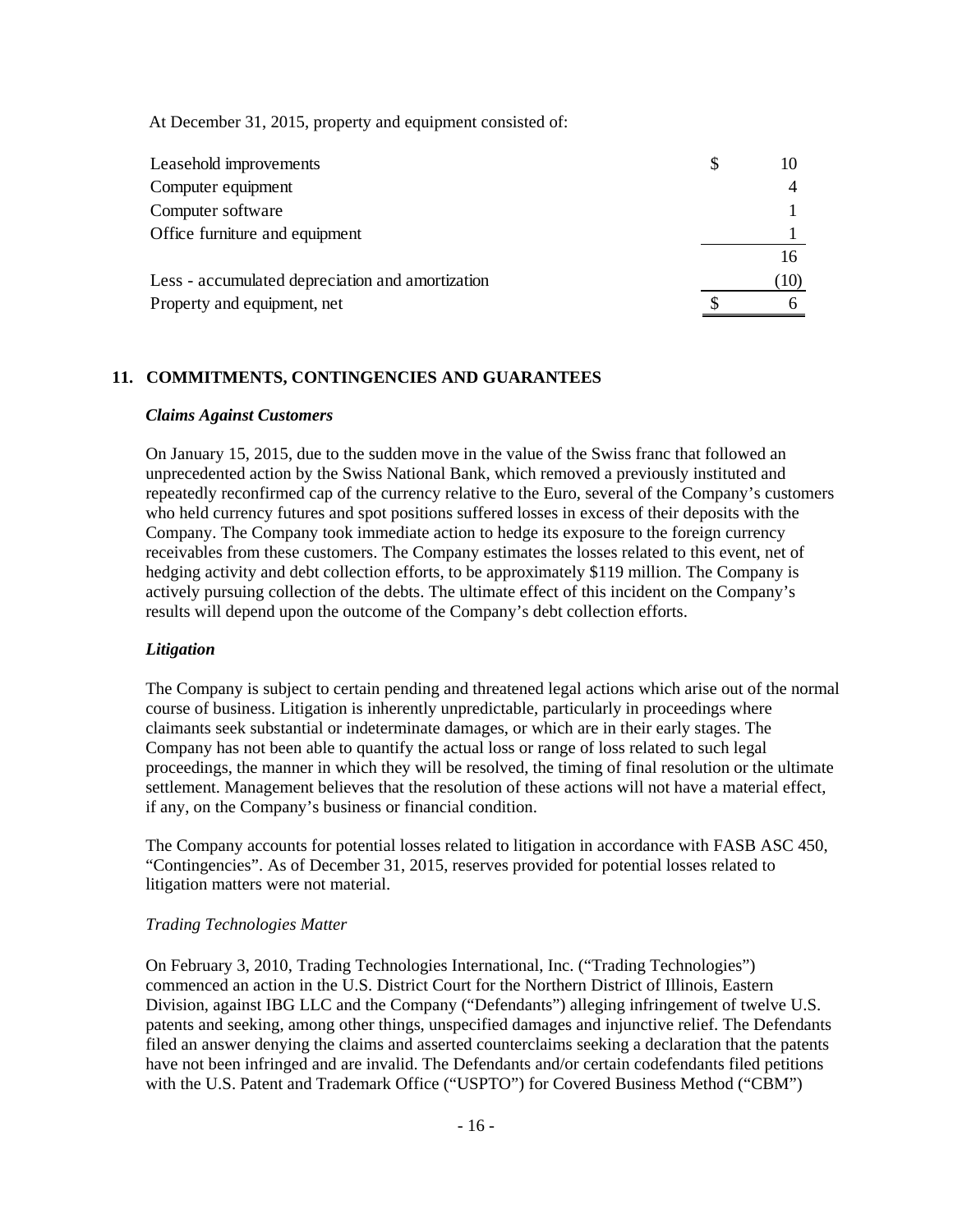Review on eight of the asserted patents, and will likely file petitions with respect to the others. Thus far the USPTO issued decisions instituting CBM Review on two of the asserted patents and has made a finding that it is more likely than not that the patents are invalid. While it is too early to predict the outcome of the matter, the Company believes it has meritorious defenses to the allegations made in the complaint and intends to defend itself vigorously against them.

### *Class Action Matter*

On December 18, 2015, a former individual customer filed a purported class action complaint against the Company, IBG, Inc., and Thomas Frank, PhD, the Company's Executive Vice President and Chief Information Officer, in the U.S. District Court for the District of Connecticut. The complaint alleges that the former customer and members of the purported class of the Company's customers were harmed by alleged "flaws" in the computerized system used by the Company to close out (i.e., liquidate) positions in customer brokerage accounts that have margin deficiencies. The complaint seeks, among other things, undefined compensatory damages and declaratory and injunctive relief.

The Company believes that the complaint is without merit and the Company has filed a motion to dismiss it. Among other things, the Company's customer agreement, federal law and associated industry rules grant broker-dealers broad discretion to close out margin-deficient customer accounts for the broker's protection. Further, the Company does not believe that a purported class action is appropriate given the great differences in portfolios, markets and many other circumstances surrounding the liquidation of any particular customer's margin-deficient account. The Company and the related defendants intend to defend themselves vigorously against the case and, consistent with past practice in connection with this type of unwarranted action, any potential claims for counsel fees and expenses incurred in defending the case shall be fully pursued against the plaintiff.

## *Guarantees*

The Company provides guarantees to securities and futures clearinghouses and exchanges which meet the accounting definition of a guarantee under FASB Topic ASC 460, "Guarantees." Under the standard membership agreement, members are required to guarantee the performance of other members. Under the agreements, if another member becomes unable to satisfy its obligations to the clearinghouse, other members would be required to meet shortfalls. In the opinion of management, the Company's liability under these arrangements is not quantifiable and could exceed the cash and securities it has posted as collateral. However, the potential for the Company to be required to make payments under these arrangements is remote. Accordingly, no contingent liability is carried in the statement of financial condition for these arrangements.

In connection with its retail brokerage business, the Company performs securities and commodities execution, clearance and settlement on behalf of its customers for whom it commits to settle trades submitted by such customers with the respective clearing houses. If a customer fails to fulfill its settlement obligation, the Company must fulfill those settlement obligations. The Company is fully secured by assets in customers' accounts and any proceeds received from securities and commodities transactions entered into by the Company on behalf of customers. No contingent liability is carried on the statement of financial condition for such customer obligations.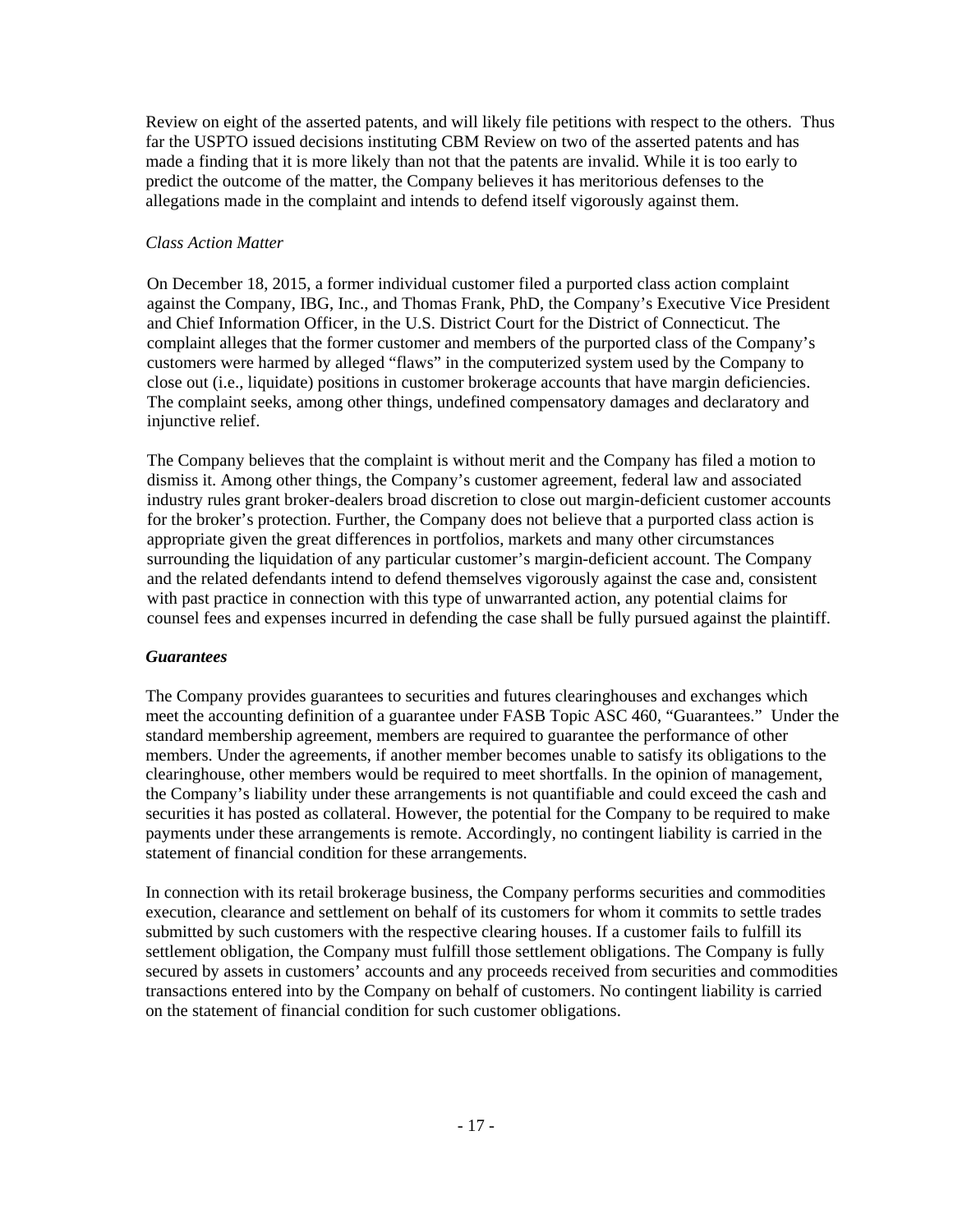#### *Leases*

The Company has non-cancelable operating leases covering office space. Office space leases are subject to escalation clauses based on specified costs incurred by the landlord and contain renewal elections. As of December 31, 2015, the Company's proportionate share of minimum annual lease commitments totaled \$30 million, inclusive of amounts allocated by affiliates, as follows:

| <b>YEAR</b> |                             |
|-------------|-----------------------------|
| 2016        | \$<br>5                     |
| 2017        | 5                           |
| 2018        | $\overline{\mathbf{5}}$     |
| 2019        | $\mathcal{D}_{\mathcal{L}}$ |
| Thereafter  | 13                          |
|             |                             |

#### **12. COLLATERALIZED TRANSACTIONS**

The Company enters into securities borrowing and lending transactions and agreements to repurchase and resell securities to obtain securities for settlement and to earn residual interest rate spreads. In addition, the Company's customers pledge their securities owned to collateralize margin loans. Under these transactions, the Company either receives or provides collateral, including equity, corporate debt and U.S. government securities. Under many agreements, the Company is permitted to sell or repledge securities received as collateral and use these securities to secure repurchase agreements, enter into securities lending transactions or deliver these securities to counterparties to cover short positions.

The Company also engages in securities financing transactions with and for customers through margin lending. Customer receivables generated from margin lending activity are collateralized by customer-owned securities held by the Company. Customers' required margin levels and established credit limits are monitored continuously by risk management staff using automated systems. Pursuant to the Company's policy and as enforced by such systems, customers are required to deposit additional collateral or reduce positions, when necessary to avoid automatic liquidation of their positions.

Margin loans are extended to customers on a demand basis and are not committed facilities. Factors considered in the acceptance or rejection of margin loans are the amount of the loan, the degree of leverage being employed in the customer account and an overall evaluation of the customer's portfolio to ensure proper diversification or, in the case of concentrated positions, appropriate liquidity of the underlying collateral. Additionally, transactions relating to concentrated or restricted positions are limited or prohibited by raising the level of required margin collateral (to 100% in the extreme case). Underlying collateral for margin loans is evaluated with respect to the liquidity of the collateral positions, valuation of securities, volatility analysis and an evaluation of industry concentrations. Adherence to the Company's collateral policies significantly limits the Company's credit exposure to margin loans in the event of a customer's default. Under margin lending agreements, the Company may request additional margin collateral from customers and may sell securities that have not been paid for or purchase securities sold but not delivered from customers, if necessary. At December 31, 2015, approximately \$16.3 billion of customer margin loans were outstanding.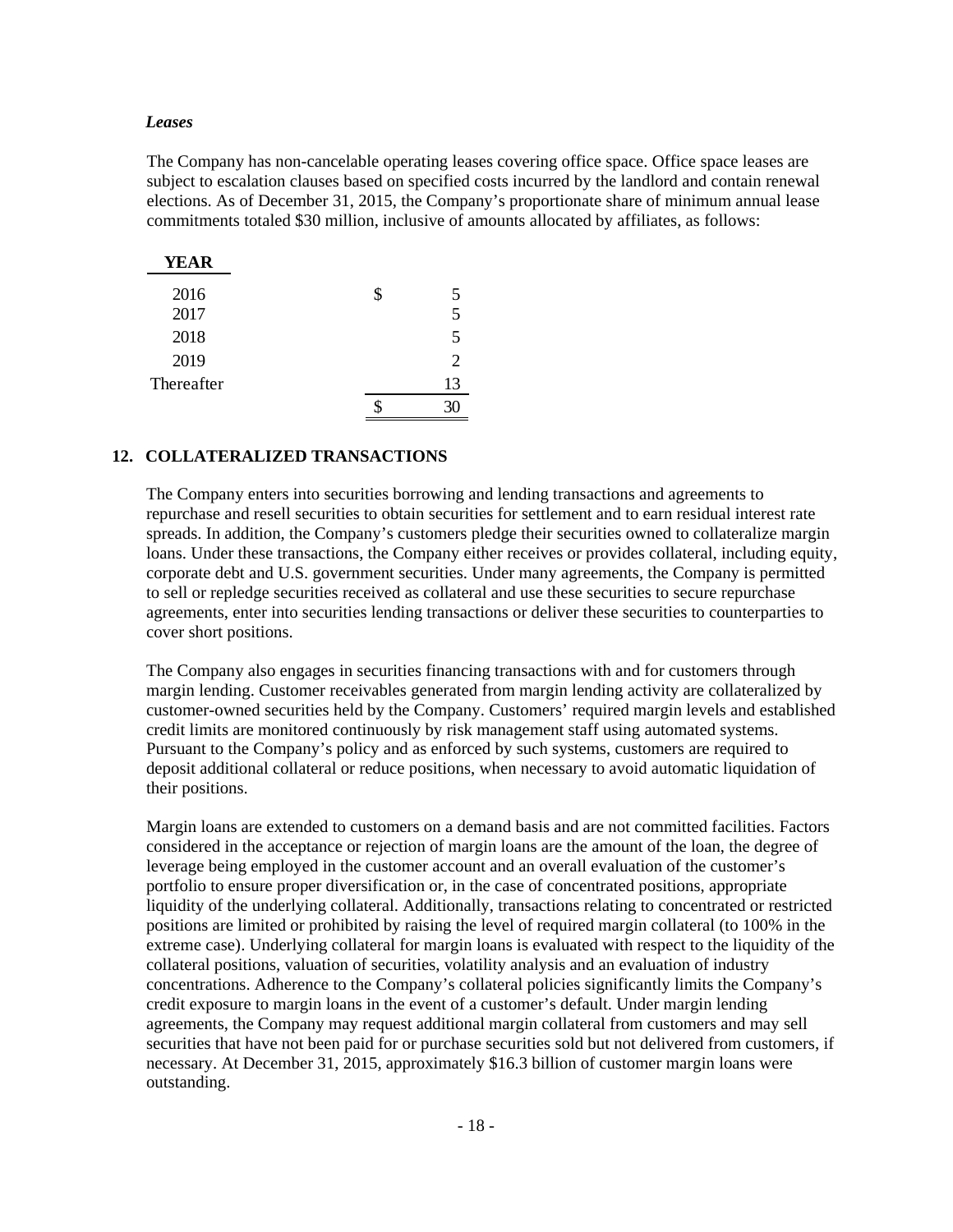The following table summarizes amounts related to collateralized transactions at December 31, 2015: **Permitted Sold of the Sold of Sold** 

|                                     | <b>Permitted</b> | Sold or   |
|-------------------------------------|------------------|-----------|
| Securities received, at fair value: | to Repledge      | Repledged |
| Securities lending transactions     | 11.213           | 3,008     |
| Agreements to resell <sup>(1)</sup> | 757              | 757       |
| Customer margin securities          | 13,821           | 5,959     |
|                                     | 25,791           | 9.724     |

(1) At December 31, 2015, \$0.6 billion or 74% of securities acquired through agreements to resell that are shown as repledged have been deposited in a separate bank account for the exclusive benefit of customers in accordance with SEC Rule 15c3-3.

## **13. SUBSEQUENT EVENTS**

As required by FASB ASC 855, "Subsequent Events", the Company has evaluated subsequent events for adjustment to or disclosure in its statement of financial condition through the date the statement of financial condition was issued.

No recordable or disclosable events occurred.

\*\*\*\*\*\*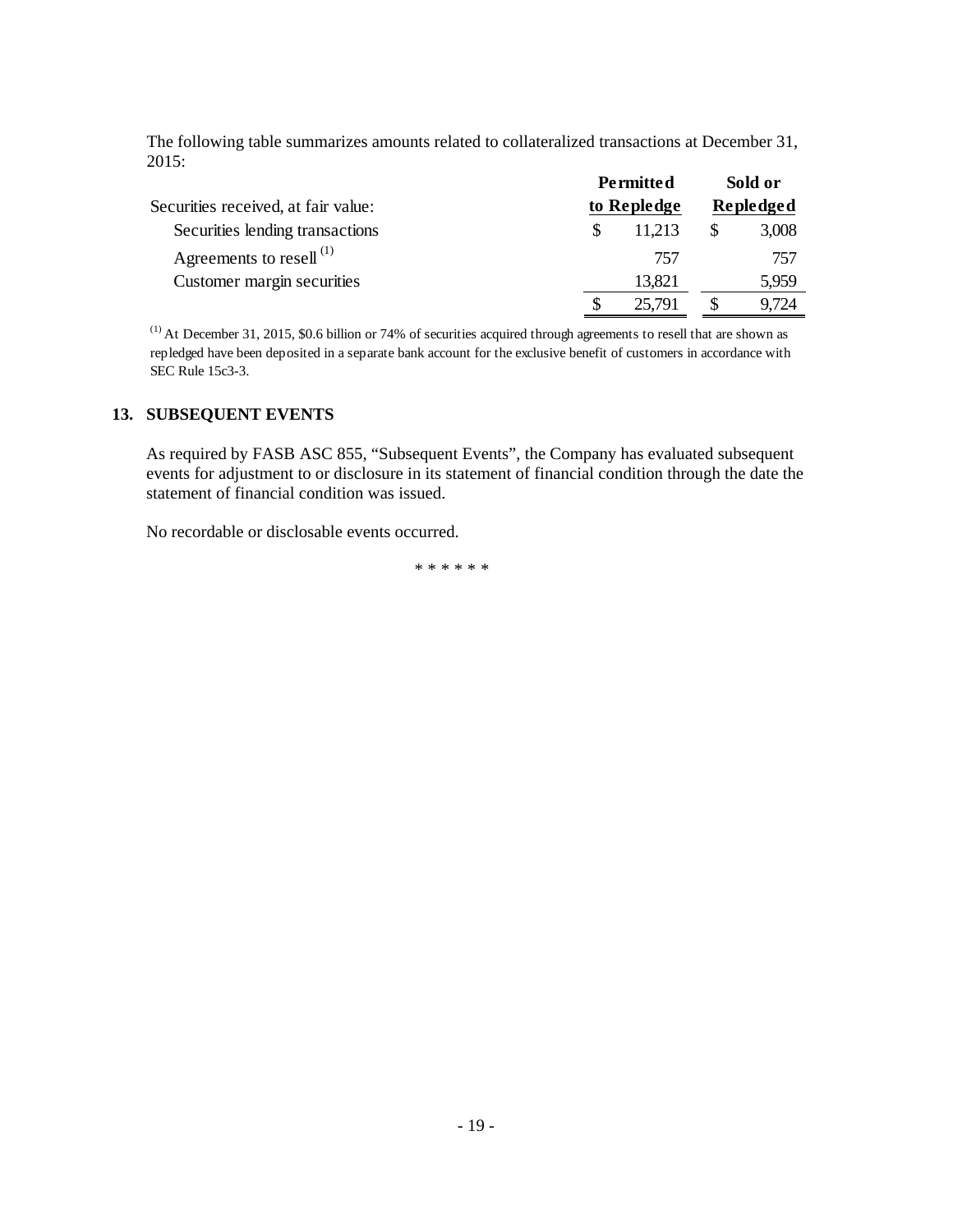## **INTERACTIVE BROKERS LLC SCHEDULE g**

## **DECEMBER 31, 2015** *(Dollars in Millions)* **COMPUTATION OF NET CAPITAL FOR BROKERS AND DEALERS PURSUANT TO RULE 15c3-1 UNDER THE SECURITIES EXCHANGE ACT OF 1934**

| <b>NET CAPITAL:</b>                                                                                                                                                        |    |       |
|----------------------------------------------------------------------------------------------------------------------------------------------------------------------------|----|-------|
| Total members' capital                                                                                                                                                     | \$ | 3,214 |
| Deductions and/or charges:                                                                                                                                                 |    |       |
| Nonallowable assets:                                                                                                                                                       |    |       |
| Other receivables:                                                                                                                                                         |    |       |
| Brokers, dealers and clearing organizations                                                                                                                                |    | 384   |
| Receivable from affiliates                                                                                                                                                 |    | 218   |
| Other assets                                                                                                                                                               |    | 35    |
| Other charges                                                                                                                                                              |    | 36    |
| Net capital before haircuts on securities positions                                                                                                                        |    | 2,541 |
| Haircuts on securities positions:                                                                                                                                          |    |       |
| U.S. and Canadian government obligations                                                                                                                                   |    | 173   |
| Foreign currencies                                                                                                                                                         |    | 1     |
| <b>Total haircuts</b>                                                                                                                                                      |    | 174   |
| <b>NET CAPITAL</b>                                                                                                                                                         | \$ | 2,367 |
| MINIMUM DOLLAR NET CAPITAL REQUIRED (2% of combined<br>aggregate debit items as shown in computation for determination of<br>reserve requirements pursuant to Rule 15c3-3) | S  | 259   |
| CAPITAL IN EXCESS OF MINIMUM REQUIREMENTS                                                                                                                                  | \$ | 2,108 |

NOTE: There are no material reconciling items between the amounts presented above and the amounts as reported in the Company's unaudited FOCUS Report as of December 31, 2015 filed on January 27, 2016. Therefore, no reconciliation of the two computations is deemed necessary.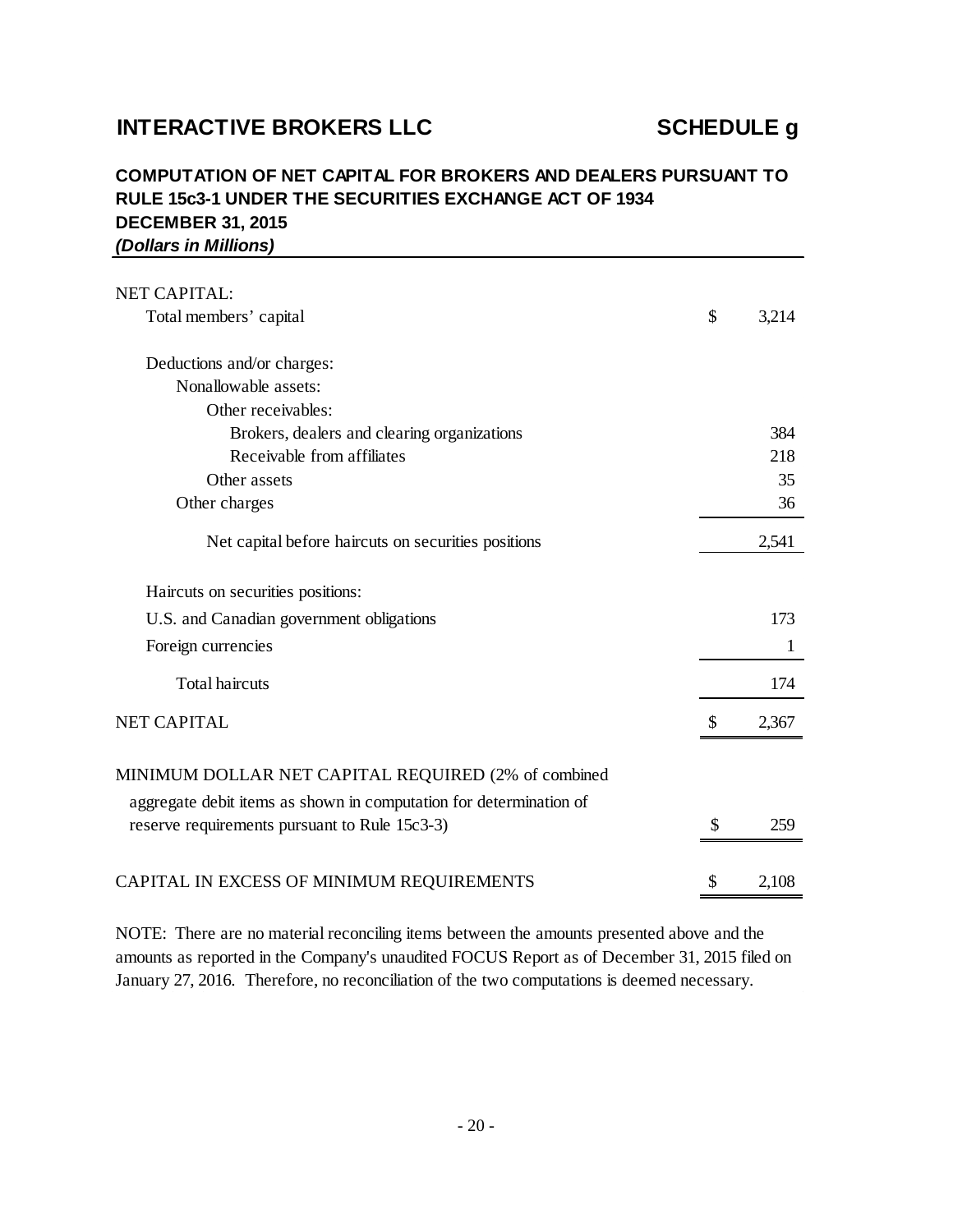# **INTERACTIVE BROKERS LLC SCHEDULE p**

## **DECEMBER 31, 2015** *(Dollars in Millions)* **SCHEDULE OF SEGREGATION REQUIREMENTS AND FUNDS IN SEGREGATION FOR CUSTOMERS TRADING ON U.S. COMMODITY EXCHANGES PURSUANT TO SECTION 4d (2) UNDER THE COMMODITY EXCHANGE ACT**

| SEGREGATION REQUIREMENTS:                                                          |             |
|------------------------------------------------------------------------------------|-------------|
| Net ledger balance in accounts of regulated commodity customers                    | \$<br>2,609 |
| Net unrealized profit (loss) in open futures contracts traded on a contract market | (5)         |
| Exchange traded options:                                                           |             |
| Market value of open option contracts purchased on a contract market               | 56          |
| Market value of open option contracts granted (sold)                               | (128)       |
| Net equity                                                                         | 2,532       |
| Accounts liquidating to deficits and accounts with debit balances                  |             |
| Amount required to be segregated                                                   | 2,532       |
| <b>FUNDS IN SEGREGATED ACCOUNTS:</b>                                               |             |
| Deposited in segregated funds bank accounts - cash                                 | 274         |
| Deposited in segregated funds bank accounts - securities                           | 1,448       |
| Margin on deposit with clearing members of contract markets - cash                 | 30          |
| Margin on deposit with clearing members of contract markets - securities           | 1,055       |
| Net settlement from (to) derivatives clearing orginizations of contract makers     | 22          |
| Exchange traded options:                                                           |             |
| Market value of open long option contracts                                         | 56          |
| Market value of open short option contracts                                        | (128)       |
| Total amount in segregation                                                        | 2,757       |
| <b>EXCESS FUNDS IN SEGREGATION</b>                                                 | \$<br>225   |

NOTE: There are no material reconciling items between the amounts presented above and the amounts as reported in the Company's unaudited FOCUS Report as of December 31, 2015 filed on January 27, 2016. Therefore, no reconciliation of the two computations is deemed necessary.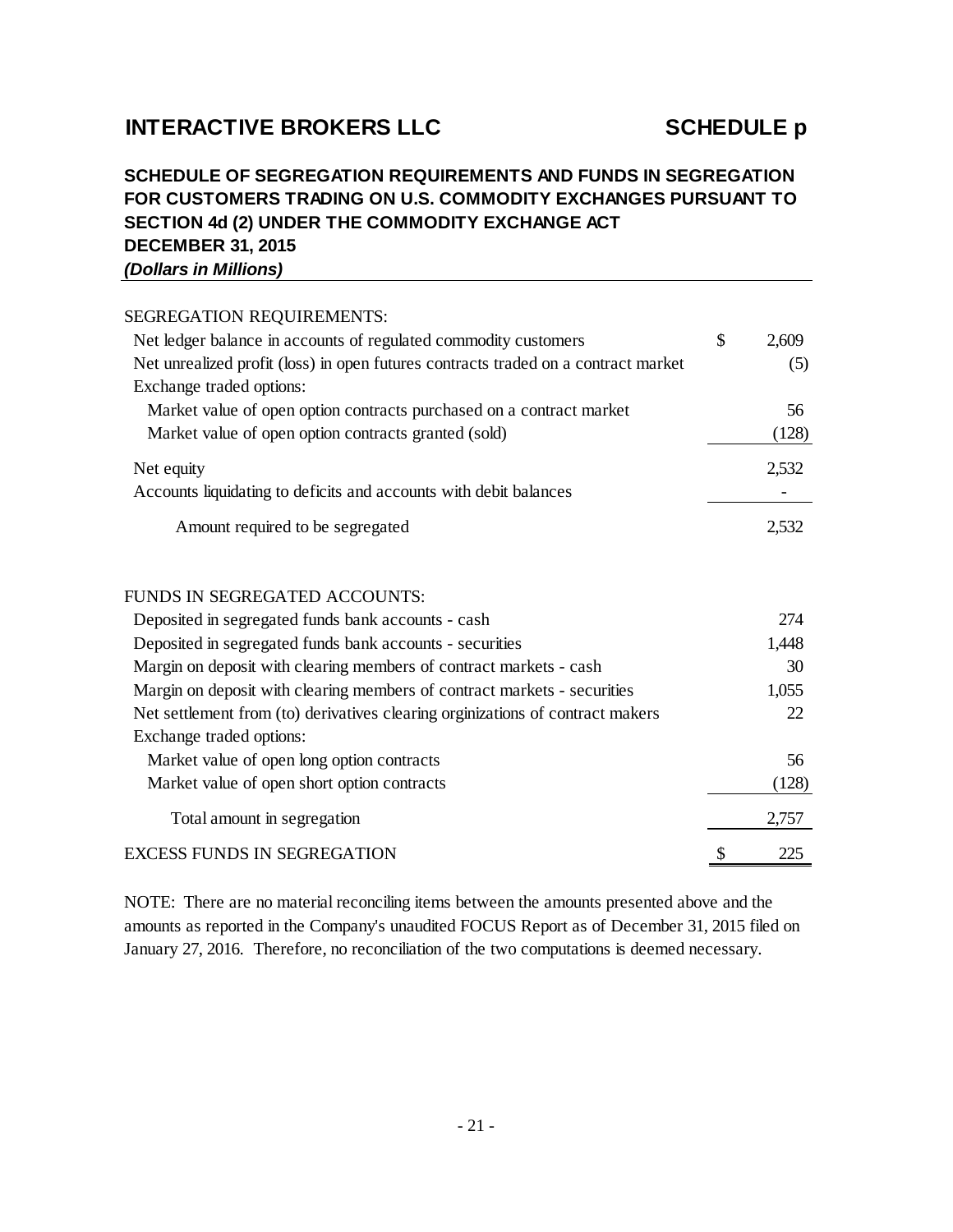# **INTERACTIVE BROKERS LLC SCHEDULE q**

## **DECEMBER 31, 2015** *(Dollars in Millions)* **SCHEDULE OF SECURED AMOUNTS AND FUNDS HELD IN SEPARATE ACCOUNTS FOR FOREIGN FUTURES AND FOREIGN OPTIONS CUSTOMERS PURSUANT TO REGULATION 30.7 UNDER THE COMMODITY EXCHANGE ACT**

| FUNDS DEPOSITED IN SEPARATE REGULATION 30.7 ACCOUNTS<br>Securities in safekeeping with banks located in the United States | \$ | 382                         |
|---------------------------------------------------------------------------------------------------------------------------|----|-----------------------------|
| AMOUNTS HELD BY MEMBERS OF FOREIGN BOARDS OF TRADE                                                                        |    |                             |
| Cash                                                                                                                      |    | 62                          |
| Unrealized gain (loss) on open futures contracts                                                                          |    | $\mathcal{D}_{\mathcal{A}}$ |
| Value of long option contracts                                                                                            |    |                             |
| Value of short option contracts                                                                                           |    |                             |
| TOTAL FUNDS IN SECTION 30.7 ACCOUNTS                                                                                      |    | 446                         |
| AMOUNT REQUIRED TO BE SET ASIDE IN SEPARATE 30.7 ACCOUNTS                                                                 |    | 323                         |
| <b>EXCESS FUNDS</b>                                                                                                       | S  | 123                         |

NOTE: There are no material reconciling items between the amounts presented above and the amounts as reported in the Company's unaudited FOCUS Report as of December 31, 2015 filed on January 27, 2016. Therefore, no reconciliation of the two computations is deemed necessary.